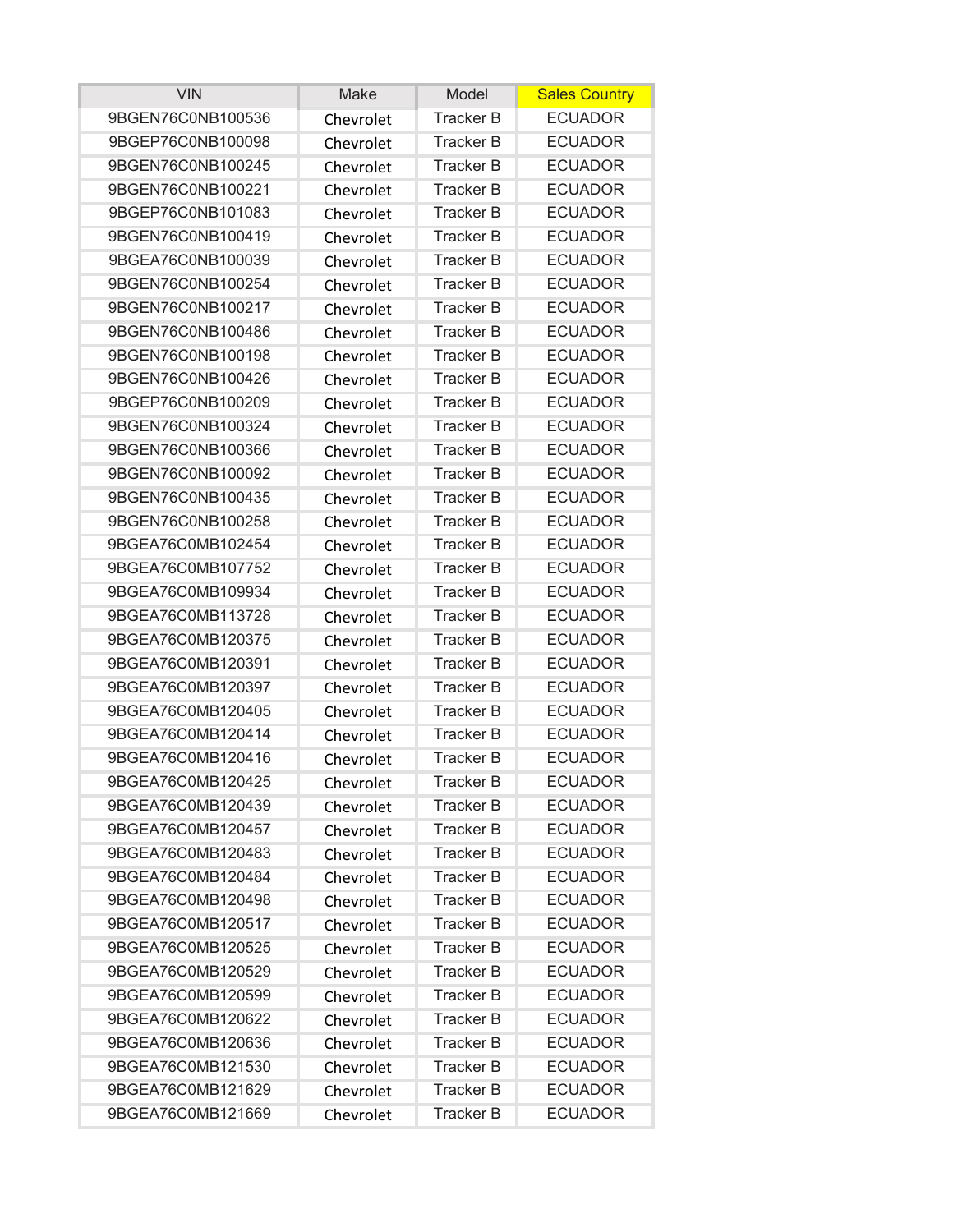| 9BGEA76C0MB121685 | Chevrolet | <b>Tracker B</b> | <b>ECUADOR</b> |
|-------------------|-----------|------------------|----------------|
| 9BGEA76C0MB121747 | Chevrolet | <b>Tracker B</b> | <b>ECUADOR</b> |
| 9BGEA76C0MB121753 | Chevrolet | <b>Tracker B</b> | <b>ECUADOR</b> |
| 9BGEA76C0MB122285 | Chevrolet | <b>Tracker B</b> | <b>ECUADOR</b> |
| 9BGEA76C0MB122416 | Chevrolet | <b>Tracker B</b> | <b>ECUADOR</b> |
| 9BGEA76C0MB122492 | Chevrolet | <b>Tracker B</b> | <b>ECUADOR</b> |
| 9BGEA76C0MB122528 | Chevrolet | <b>Tracker B</b> | <b>ECUADOR</b> |
| 9BGEA76C0MB122594 | Chevrolet | <b>Tracker B</b> | <b>ECUADOR</b> |
| 9BGEA76C0MB122671 | Chevrolet | <b>Tracker B</b> | <b>ECUADOR</b> |
| 9BGEA76C0MB122795 | Chevrolet | <b>Tracker B</b> | <b>ECUADOR</b> |
| 9BGEA76C0MB122810 | Chevrolet | <b>Tracker B</b> | <b>ECUADOR</b> |
| 9BGEA76C0MB122822 | Chevrolet | <b>Tracker B</b> | <b>ECUADOR</b> |
| 9BGEA76C0MB122848 | Chevrolet | <b>Tracker B</b> | <b>ECUADOR</b> |
| 9BGEA76C0MB122904 | Chevrolet | <b>Tracker B</b> | <b>ECUADOR</b> |
| 9BGEA76C0MB122940 | Chevrolet | <b>Tracker B</b> | <b>ECUADOR</b> |
| 9BGEA76C0MB123013 | Chevrolet | <b>Tracker B</b> | <b>ECUADOR</b> |
| 9BGEA76C0MB123067 | Chevrolet | <b>Tracker B</b> | <b>ECUADOR</b> |
| 9BGEA76C0MB123211 | Chevrolet | <b>Tracker B</b> | <b>ECUADOR</b> |
| 9BGEA76C0MB123445 | Chevrolet | <b>Tracker B</b> | <b>ECUADOR</b> |
| 9BGEA76C0MB123494 | Chevrolet | <b>Tracker B</b> | <b>ECUADOR</b> |
| 9BGEA76C0MB123552 | Chevrolet | <b>Tracker B</b> | <b>ECUADOR</b> |
| 9BGEA76C0MB123556 | Chevrolet | <b>Tracker B</b> | <b>ECUADOR</b> |
| 9BGEA76C0MB123838 | Chevrolet | <b>Tracker B</b> | <b>ECUADOR</b> |
| 9BGEA76C0MB123843 | Chevrolet | <b>Tracker B</b> | <b>ECUADOR</b> |
| 9BGEA76C0MB123844 | Chevrolet | <b>Tracker B</b> | <b>ECUADOR</b> |
| 9BGEA76C0MB123989 | Chevrolet | <b>Tracker B</b> | <b>ECUADOR</b> |
| 9BGEA76C0MB124133 | Chevrolet | <b>Tracker B</b> | <b>ECUADOR</b> |
| 9BGEA76C0MB125194 | Chevrolet | <b>Tracker B</b> | <b>ECUADOR</b> |
| 9BGEA76C0MB125811 | Chevrolet | <b>Tracker B</b> | <b>ECUADOR</b> |
| 9BGEA76C0MB125825 | Chevrolet | <b>Tracker B</b> | <b>ECUADOR</b> |
| 9BGEA76C0MB125842 | Chevrolet | Tracker B        | <b>ECUADOR</b> |
| 9BGEA76C0MB125927 | Chevrolet | <b>Tracker B</b> | <b>ECUADOR</b> |
| 9BGEA76C0MB125959 | Chevrolet | <b>Tracker B</b> | <b>ECUADOR</b> |
| 9BGEA76C0MB125963 | Chevrolet | <b>Tracker B</b> | <b>ECUADOR</b> |
| 9BGEA76C0MB125988 | Chevrolet | <b>Tracker B</b> | <b>ECUADOR</b> |
| 9BGEA76C0MB126012 | Chevrolet | <b>Tracker B</b> | <b>ECUADOR</b> |
| 9BGEA76C0MB126044 | Chevrolet | <b>Tracker B</b> | <b>ECUADOR</b> |
| 9BGEA76C0MB126105 | Chevrolet | <b>Tracker B</b> | <b>ECUADOR</b> |
| 9BGEA76C0MB126233 | Chevrolet | <b>Tracker B</b> | <b>ECUADOR</b> |
| 9BGEA76C0MB126274 | Chevrolet | Tracker B        | <b>ECUADOR</b> |
| 9BGEA76C0MB126392 | Chevrolet | <b>Tracker B</b> | <b>ECUADOR</b> |
| 9BGEA76C0MB126474 | Chevrolet | <b>Tracker B</b> | <b>ECUADOR</b> |
| 9BGEA76C0MB126476 | Chevrolet | <b>Tracker B</b> | <b>ECUADOR</b> |
| 9BGEA76C0MB126604 | Chevrolet | <b>Tracker B</b> | <b>ECUADOR</b> |
|                   |           |                  |                |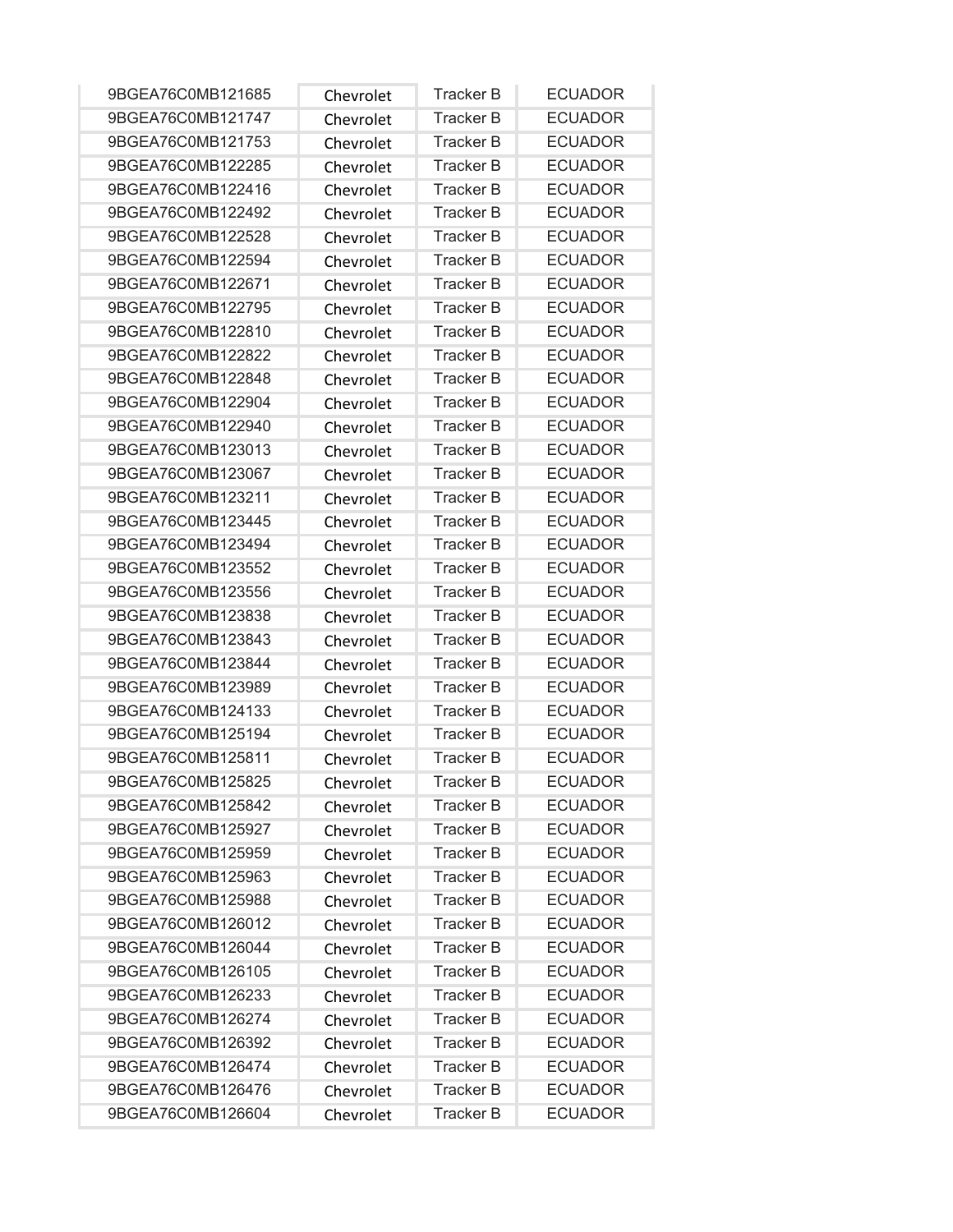| 9BGEA76C0MB126672 | Chevrolet | <b>Tracker B</b> | <b>ECUADOR</b> |
|-------------------|-----------|------------------|----------------|
| 9BGEA76C0MB126676 | Chevrolet | <b>Tracker B</b> | <b>ECUADOR</b> |
| 9BGEA76C0MB126708 | Chevrolet | <b>Tracker B</b> | <b>ECUADOR</b> |
| 9BGEA76C0MB126756 | Chevrolet | <b>Tracker B</b> | <b>ECUADOR</b> |
| 9BGEA76C0MB126772 | Chevrolet | <b>Tracker B</b> | <b>ECUADOR</b> |
| 9BGEA76C0MB126823 | Chevrolet | <b>Tracker B</b> | <b>ECUADOR</b> |
| 9BGEA76C0MB126857 | Chevrolet | <b>Tracker B</b> | <b>ECUADOR</b> |
| 9BGEA76C0MB126863 | Chevrolet | <b>Tracker B</b> | <b>ECUADOR</b> |
| 9BGEA76C0MB126894 | Chevrolet | <b>Tracker B</b> | <b>ECUADOR</b> |
| 9BGEA76C0MB127074 | Chevrolet | <b>Tracker B</b> | <b>ECUADOR</b> |
| 9BGEA76C0MB127091 | Chevrolet | <b>Tracker B</b> | <b>ECUADOR</b> |
| 9BGEA76C0MB127128 | Chevrolet | <b>Tracker B</b> | <b>ECUADOR</b> |
| 9BGEA76C0MB127268 | Chevrolet | <b>Tracker B</b> | <b>ECUADOR</b> |
| 9BGEA76C0MB132501 | Chevrolet | <b>Tracker B</b> | <b>ECUADOR</b> |
| 9BGEA76C0MB132601 | Chevrolet | <b>Tracker B</b> | <b>ECUADOR</b> |
| 9BGEA76C0MB132605 | Chevrolet | <b>Tracker B</b> | <b>ECUADOR</b> |
| 9BGEA76C0MB133003 | Chevrolet | <b>Tracker B</b> | <b>ECUADOR</b> |
| 9BGEA76C0MB133014 | Chevrolet | <b>Tracker B</b> | <b>ECUADOR</b> |
| 9BGEA76C0MB133034 | Chevrolet | <b>Tracker B</b> | <b>ECUADOR</b> |
| 9BGEA76C0MB133173 | Chevrolet | <b>Tracker B</b> | <b>ECUADOR</b> |
| 9BGEA76C0MB133274 | Chevrolet | <b>Tracker B</b> | <b>ECUADOR</b> |
| 9BGEA76C0MB133299 | Chevrolet | <b>Tracker B</b> | <b>ECUADOR</b> |
| 9BGEA76C0MB133363 | Chevrolet | <b>Tracker B</b> | <b>ECUADOR</b> |
| 9BGEA76C0MB133366 | Chevrolet | <b>Tracker B</b> | <b>ECUADOR</b> |
| 9BGEA76C0MB133367 | Chevrolet | <b>Tracker B</b> | <b>ECUADOR</b> |
| 9BGEA76C0MB133379 | Chevrolet | <b>Tracker B</b> | <b>ECUADOR</b> |
| 9BGEA76C0MB133441 | Chevrolet | <b>Tracker B</b> | <b>ECUADOR</b> |
| 9BGEA76C0MB133508 | Chevrolet | <b>Tracker B</b> | <b>ECUADOR</b> |
| 9BGEA76C0MB133533 | Chevrolet | <b>Tracker B</b> | <b>ECUADOR</b> |
| 9BGEA76C0MB133565 | Chevrolet | <b>Tracker B</b> | <b>ECUADOR</b> |
| 9BGEA76C0MB133582 | Chevrolet | Tracker B        | <b>ECUADOR</b> |
| 9BGEA76C0MB133638 | Chevrolet | <b>Tracker B</b> | <b>ECUADOR</b> |
| 9BGEA76C0MB133937 | Chevrolet | <b>Tracker B</b> | <b>ECUADOR</b> |
| 9BGEA76C0MB133972 | Chevrolet | <b>Tracker B</b> | <b>ECUADOR</b> |
| 9BGEA76C0MB134053 | Chevrolet | <b>Tracker B</b> | <b>ECUADOR</b> |
| 9BGEA76C0MB135345 | Chevrolet | <b>Tracker B</b> | <b>ECUADOR</b> |
| 9BGEA76C0MB135394 | Chevrolet | Tracker B        | <b>ECUADOR</b> |
| 9BGEA76C0MB135481 | Chevrolet | <b>Tracker B</b> | <b>ECUADOR</b> |
| 9BGEA76C0MB135527 | Chevrolet | <b>Tracker B</b> | <b>ECUADOR</b> |
| 9BGEA76C0MB135839 | Chevrolet | Tracker B        | <b>ECUADOR</b> |
| 9BGEA76C0MB135911 | Chevrolet | <b>Tracker B</b> | <b>ECUADOR</b> |
| 9BGEA76C0MB135939 | Chevrolet | <b>Tracker B</b> | <b>ECUADOR</b> |
| 9BGEA76C0MB135995 | Chevrolet | <b>Tracker B</b> | <b>ECUADOR</b> |
| 9BGEA76C0MB136445 | Chevrolet | <b>Tracker B</b> | <b>ECUADOR</b> |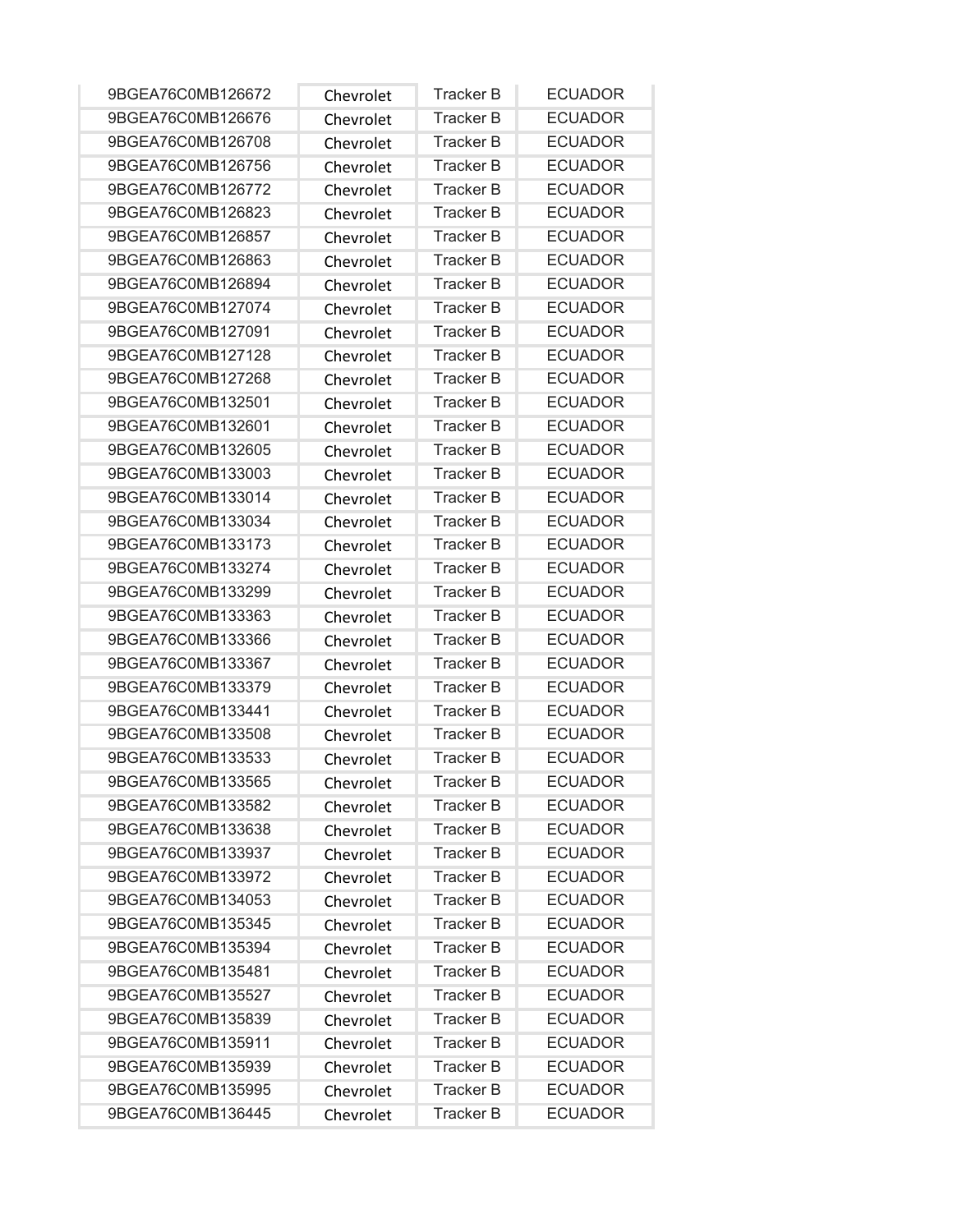| 9BGEA76C0MB136457 | Chevrolet | <b>Tracker B</b> | <b>ECUADOR</b> |
|-------------------|-----------|------------------|----------------|
| 9BGEA76C0MB136475 | Chevrolet | <b>Tracker B</b> | <b>ECUADOR</b> |
| 9BGEA76C0MB136476 | Chevrolet | <b>Tracker B</b> | <b>ECUADOR</b> |
| 9BGEA76C0MB136482 | Chevrolet | <b>Tracker B</b> | <b>ECUADOR</b> |
| 9BGEA76C0MB136491 | Chevrolet | <b>Tracker B</b> | <b>ECUADOR</b> |
| 9BGEA76C0MB136970 | Chevrolet | <b>Tracker B</b> | <b>ECUADOR</b> |
| 9BGEA76C0MB136988 | Chevrolet | <b>Tracker B</b> | <b>ECUADOR</b> |
| 9BGEA76C0MB137038 | Chevrolet | <b>Tracker B</b> | <b>ECUADOR</b> |
| 9BGEA76C0MB137061 | Chevrolet | <b>Tracker B</b> | <b>ECUADOR</b> |
| 9BGEA76C0MB137083 | Chevrolet | <b>Tracker B</b> | <b>ECUADOR</b> |
| 9BGEA76C0MB137250 | Chevrolet | <b>Tracker B</b> | <b>ECUADOR</b> |
| 9BGEA76C0MB137312 | Chevrolet | <b>Tracker B</b> | <b>ECUADOR</b> |
| 9BGEA76C0MB145150 | Chevrolet | <b>Tracker B</b> | <b>ECUADOR</b> |
| 9BGEA76C0MB145361 | Chevrolet | <b>Tracker B</b> | <b>ECUADOR</b> |
| 9BGEA76C0MB145769 | Chevrolet | <b>Tracker B</b> | <b>ECUADOR</b> |
| 9BGEA76C0MB145850 | Chevrolet | <b>Tracker B</b> | <b>ECUADOR</b> |
| 9BGEA76C0MB146422 | Chevrolet | <b>Tracker B</b> | <b>ECUADOR</b> |
| 9BGEA76C0MB146493 | Chevrolet | <b>Tracker B</b> | <b>ECUADOR</b> |
| 9BGEA76C0MB147143 | Chevrolet | <b>Tracker B</b> | <b>ECUADOR</b> |
| 9BGEA76C0MB147199 | Chevrolet | <b>Tracker B</b> | <b>ECUADOR</b> |
| 9BGEA76C0MB147251 | Chevrolet | <b>Tracker B</b> | <b>ECUADOR</b> |
| 9BGEA76C0MB147431 | Chevrolet | <b>Tracker B</b> | <b>ECUADOR</b> |
| 9BGEA76C0MB147617 | Chevrolet | <b>Tracker B</b> | <b>ECUADOR</b> |
| 9BGEA76C0MB147635 | Chevrolet | <b>Tracker B</b> | <b>ECUADOR</b> |
| 9BGEA76C0MB147699 | Chevrolet | <b>Tracker B</b> | <b>ECUADOR</b> |
| 9BGEA76C0MB148084 | Chevrolet | <b>Tracker B</b> | <b>ECUADOR</b> |
| 9BGEA76C0MB148094 | Chevrolet | <b>Tracker B</b> | <b>ECUADOR</b> |
| 9BGEA76C0MB148411 | Chevrolet | <b>Tracker B</b> | <b>ECUADOR</b> |
| 9BGEA76C0MB148493 | Chevrolet | <b>Tracker B</b> | <b>ECUADOR</b> |
| 9BGEA76C0MB148512 | Chevrolet | <b>Tracker B</b> | <b>ECUADOR</b> |
| 9BGEA76C0MB148549 | Chevrolet | Tracker B        | <b>ECUADOR</b> |
| 9BGEA76C0MB148602 | Chevrolet | <b>Tracker B</b> | <b>ECUADOR</b> |
| 9BGEA76C0MB148649 | Chevrolet | <b>Tracker B</b> | <b>ECUADOR</b> |
| 9BGEA76C0MB149524 | Chevrolet | <b>Tracker B</b> | <b>ECUADOR</b> |
| 9BGEA76C0MB149550 | Chevrolet | <b>Tracker B</b> | <b>ECUADOR</b> |
| 9BGEA76C0MB149555 | Chevrolet | <b>Tracker B</b> | <b>ECUADOR</b> |
| 9BGEA76C0MB157033 | Chevrolet | <b>Tracker B</b> | <b>ECUADOR</b> |
| 9BGEA76C0MB157048 | Chevrolet | <b>Tracker B</b> | <b>ECUADOR</b> |
| 9BGEA76C0MB157504 | Chevrolet | <b>Tracker B</b> | <b>ECUADOR</b> |
| 9BGEA76C0MB157560 | Chevrolet | <b>Tracker B</b> | <b>ECUADOR</b> |
| 9BGEA76C0MB157713 | Chevrolet | <b>Tracker B</b> | <b>ECUADOR</b> |
| 9BGEA76C0MB157741 | Chevrolet | <b>Tracker B</b> | <b>ECUADOR</b> |
| 9BGEA76C0MB157773 | Chevrolet | Tracker B        | <b>ECUADOR</b> |
| 9BGEA76C0MB158007 | Chevrolet | <b>Tracker B</b> | <b>ECUADOR</b> |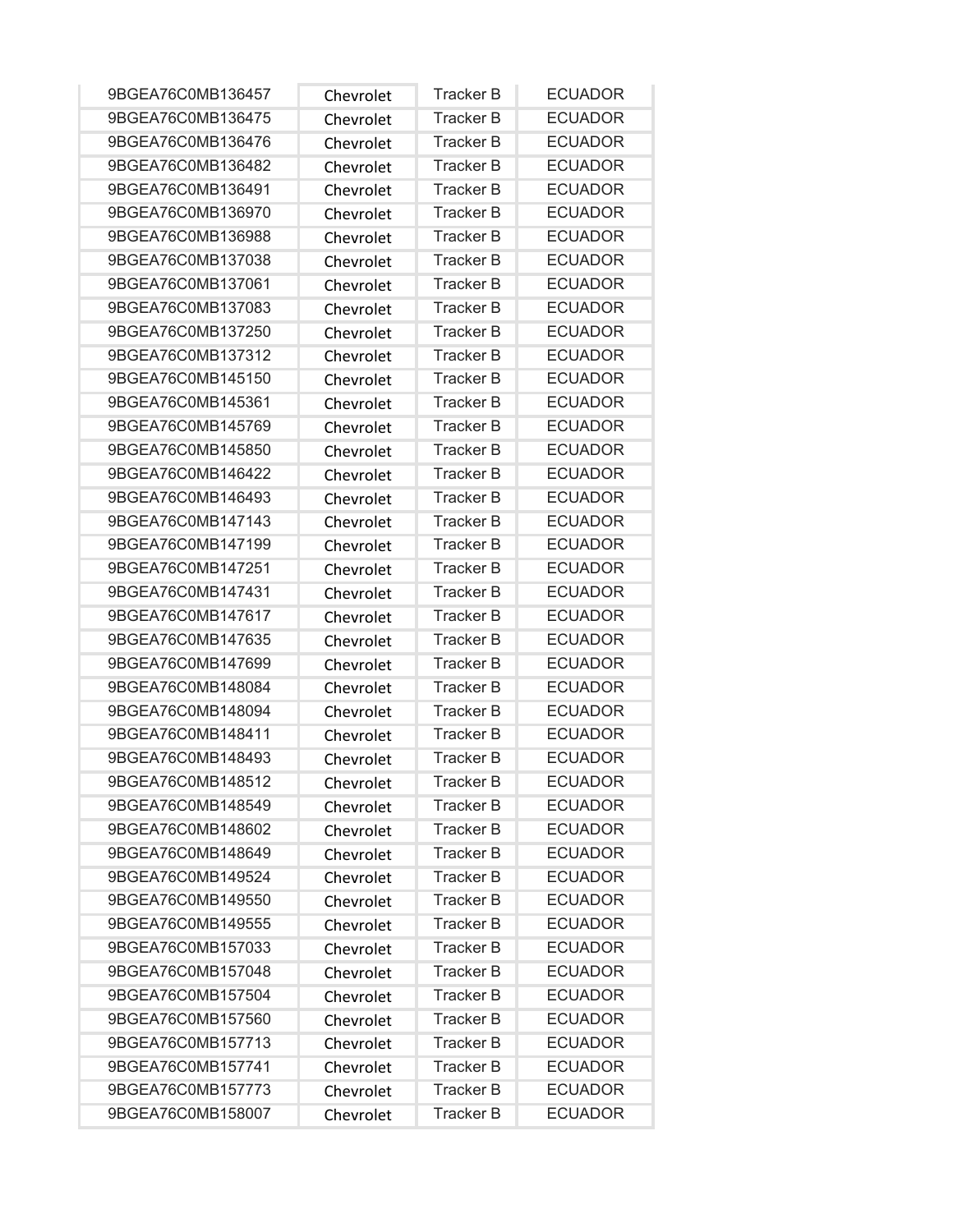| 9BGEA76C0MB158089 | Chevrolet | <b>Tracker B</b> | <b>ECUADOR</b> |
|-------------------|-----------|------------------|----------------|
| 9BGEA76C0MB158679 | Chevrolet | <b>Tracker B</b> | <b>ECUADOR</b> |
| 9BGEA76C0MB159143 | Chevrolet | <b>Tracker B</b> | <b>ECUADOR</b> |
| 9BGEA76C0MB159234 | Chevrolet | <b>Tracker B</b> | <b>ECUADOR</b> |
| 9BGEA76C0MB159308 | Chevrolet | <b>Tracker B</b> | <b>ECUADOR</b> |
| 9BGEA76C0MB159322 | Chevrolet | <b>Tracker B</b> | <b>ECUADOR</b> |
| 9BGEA76C0MB159325 | Chevrolet | <b>Tracker B</b> | <b>ECUADOR</b> |
| 9BGEA76C0MB159385 | Chevrolet | <b>Tracker B</b> | <b>ECUADOR</b> |
| 9BGEA76C0MB159435 | Chevrolet | <b>Tracker B</b> | <b>ECUADOR</b> |
| 9BGEA76C0MB159499 | Chevrolet | <b>Tracker B</b> | <b>ECUADOR</b> |
| 9BGEA76C0MB159744 | Chevrolet | <b>Tracker B</b> | <b>ECUADOR</b> |
| 9BGEA76C0MB159985 | Chevrolet | <b>Tracker B</b> | <b>ECUADOR</b> |
| 9BGEA76C0MB160079 | Chevrolet | <b>Tracker B</b> | <b>ECUADOR</b> |
| 9BGEA76C0MB160091 | Chevrolet | <b>Tracker B</b> | <b>ECUADOR</b> |
| 9BGEA76C0MB160118 | Chevrolet | <b>Tracker B</b> | <b>ECUADOR</b> |
| 9BGEA76C0MB160258 | Chevrolet | <b>Tracker B</b> | <b>ECUADOR</b> |
| 9BGEA76C0MB160417 | Chevrolet | <b>Tracker B</b> | <b>ECUADOR</b> |
| 9BGEA76C0MB160568 | Chevrolet | <b>Tracker B</b> | <b>ECUADOR</b> |
| 9BGEA76C0MB160586 | Chevrolet | <b>Tracker B</b> | <b>ECUADOR</b> |
| 9BGEA76C0MB160610 | Chevrolet | <b>Tracker B</b> | <b>ECUADOR</b> |
| 9BGEA76C0MB161193 | Chevrolet | <b>Tracker B</b> | <b>ECUADOR</b> |
| 9BGEA76C0MB161301 | Chevrolet | <b>Tracker B</b> | <b>ECUADOR</b> |
| 9BGEA76C0MB161309 | Chevrolet | <b>Tracker B</b> | <b>ECUADOR</b> |
| 9BGEA76C0MB161311 | Chevrolet | <b>Tracker B</b> | <b>ECUADOR</b> |
| 9BGEA76C0MB161368 | Chevrolet | <b>Tracker B</b> | <b>ECUADOR</b> |
| 9BGEA76C0MB161477 | Chevrolet | <b>Tracker B</b> | <b>ECUADOR</b> |
| 9BGEA76C0MB161926 | Chevrolet | <b>Tracker B</b> | <b>ECUADOR</b> |
| 9BGEA76C0MB162042 | Chevrolet | <b>Tracker B</b> | <b>ECUADOR</b> |
| 9BGEA76C0MB162187 | Chevrolet | <b>Tracker B</b> | <b>ECUADOR</b> |
| 9BGEA76C0MB162529 | Chevrolet | <b>Tracker B</b> | <b>ECUADOR</b> |
| 9BGEA76C0MB162533 | Chevrolet | Tracker B        | <b>ECUADOR</b> |
| 9BGEA76C0MB162647 | Chevrolet | <b>Tracker B</b> | <b>ECUADOR</b> |
| 9BGEA76C0MB162681 | Chevrolet | <b>Tracker B</b> | <b>ECUADOR</b> |
| 9BGEA76C0MB162713 | Chevrolet | <b>Tracker B</b> | <b>ECUADOR</b> |
| 9BGEA76C0MB162755 | Chevrolet | <b>Tracker B</b> | <b>ECUADOR</b> |
| 9BGEA76C0MB170382 | Chevrolet | <b>Tracker B</b> | <b>ECUADOR</b> |
| 9BGEA76C0MB170486 | Chevrolet | Tracker B        | <b>ECUADOR</b> |
| 9BGEA76C0MB170728 | Chevrolet | <b>Tracker B</b> | <b>ECUADOR</b> |
| 9BGEA76C0MB170734 | Chevrolet | <b>Tracker B</b> | <b>ECUADOR</b> |
| 9BGEA76C0MB171020 | Chevrolet | Tracker B        | <b>ECUADOR</b> |
| 9BGEA76C0MB171047 | Chevrolet | <b>Tracker B</b> | <b>ECUADOR</b> |
| 9BGEA76C0MB171064 | Chevrolet | <b>Tracker B</b> | <b>ECUADOR</b> |
| 9BGEA76C0MB171302 | Chevrolet | <b>Tracker B</b> | <b>ECUADOR</b> |
| 9BGEA76C0MB171529 | Chevrolet | <b>Tracker B</b> | <b>ECUADOR</b> |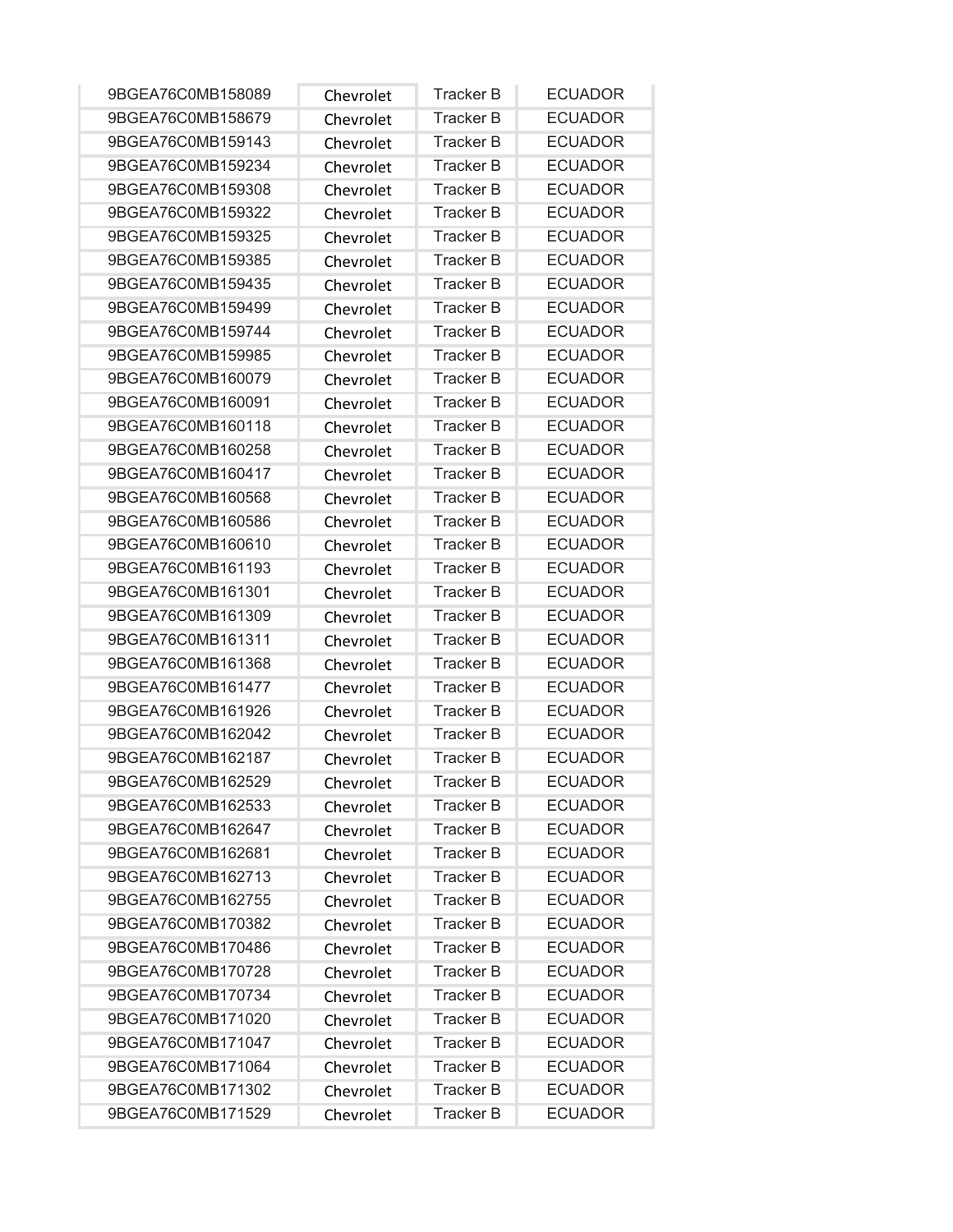| 9BGEA76C0MB171549 | Chevrolet | <b>Tracker B</b> | <b>ECUADOR</b> |
|-------------------|-----------|------------------|----------------|
| 9BGEA76C0MB171576 | Chevrolet | <b>Tracker B</b> | <b>ECUADOR</b> |
| 9BGEA76C0MB171582 | Chevrolet | <b>Tracker B</b> | <b>ECUADOR</b> |
| 9BGEA76C0MB171598 | Chevrolet | <b>Tracker B</b> | <b>ECUADOR</b> |
| 9BGEA76C0MB171669 | Chevrolet | <b>Tracker B</b> | <b>ECUADOR</b> |
| 9BGEA76C0MB171676 | Chevrolet | <b>Tracker B</b> | <b>ECUADOR</b> |
| 9BGEA76C0MB171721 | Chevrolet | <b>Tracker B</b> | <b>ECUADOR</b> |
| 9BGEA76C0MB171735 | Chevrolet | <b>Tracker B</b> | <b>ECUADOR</b> |
| 9BGEA76C0MB171871 | Chevrolet | <b>Tracker B</b> | <b>ECUADOR</b> |
| 9BGEA76C0MB171976 | Chevrolet | <b>Tracker B</b> | <b>ECUADOR</b> |
| 9BGEA76C0MB171996 | Chevrolet | <b>Tracker B</b> | <b>ECUADOR</b> |
| 9BGEA76C0MB172174 | Chevrolet | <b>Tracker B</b> | <b>ECUADOR</b> |
| 9BGEA76C0MB172176 | Chevrolet | <b>Tracker B</b> | <b>ECUADOR</b> |
| 9BGEA76C0MB172223 | Chevrolet | <b>Tracker B</b> | <b>ECUADOR</b> |
| 9BGEA76C0MB172322 | Chevrolet | <b>Tracker B</b> | <b>ECUADOR</b> |
| 9BGEA76C0MB172516 | Chevrolet | <b>Tracker B</b> | <b>ECUADOR</b> |
| 9BGEA76C0MB173142 | Chevrolet | <b>Tracker B</b> | <b>ECUADOR</b> |
| 9BGEA76C0MB173171 | Chevrolet | <b>Tracker B</b> | <b>ECUADOR</b> |
| 9BGEA76C0MB173237 | Chevrolet | <b>Tracker B</b> | <b>ECUADOR</b> |
| 9BGEA76C0MB173350 | Chevrolet | <b>Tracker B</b> | <b>ECUADOR</b> |
| 9BGEA76C0MB173564 | Chevrolet | <b>Tracker B</b> | <b>ECUADOR</b> |
| 9BGEA76C0MB173575 | Chevrolet | <b>Tracker B</b> | <b>ECUADOR</b> |
| 9BGEA76C0MB173719 | Chevrolet | <b>Tracker B</b> | <b>ECUADOR</b> |
| 9BGEA76C0MB174135 | Chevrolet | <b>Tracker B</b> | <b>ECUADOR</b> |
| 9BGEA76C0MB174158 | Chevrolet | <b>Tracker B</b> | <b>ECUADOR</b> |
| 9BGEA76C0MB174238 | Chevrolet | <b>Tracker B</b> | <b>ECUADOR</b> |
| 9BGEA76C0MB174316 | Chevrolet | <b>Tracker B</b> | <b>ECUADOR</b> |
| 9BGEA76C0MB174326 | Chevrolet | <b>Tracker B</b> | <b>ECUADOR</b> |
| 9BGEA76C0MB174474 | Chevrolet | <b>Tracker B</b> | <b>ECUADOR</b> |
| 9BGEA76C0MB174548 | Chevrolet | <b>Tracker B</b> | <b>ECUADOR</b> |
| 9BGEA76C0MB174556 | Chevrolet | Tracker B        | <b>ECUADOR</b> |
| 9BGEA76C0MB174574 | Chevrolet | <b>Tracker B</b> | <b>ECUADOR</b> |
| 9BGEA76C0MB174597 | Chevrolet | <b>Tracker B</b> | <b>ECUADOR</b> |
| 9BGEA76C0MB174631 | Chevrolet | <b>Tracker B</b> | <b>ECUADOR</b> |
| 9BGEA76C0MB174642 | Chevrolet | <b>Tracker B</b> | <b>ECUADOR</b> |
| 9BGEA76C0MB174763 | Chevrolet | <b>Tracker B</b> | <b>ECUADOR</b> |
| 9BGEA76C0MB174766 | Chevrolet | Tracker B        | <b>ECUADOR</b> |
| 9BGEA76C0MB174784 | Chevrolet | <b>Tracker B</b> | <b>ECUADOR</b> |
| 9BGEA76C0MB174789 | Chevrolet | <b>Tracker B</b> | <b>ECUADOR</b> |
| 9BGEA76C0MB174832 | Chevrolet | Tracker B        | <b>ECUADOR</b> |
| 9BGEA76C0MB174833 | Chevrolet | <b>Tracker B</b> | <b>ECUADOR</b> |
| 9BGEA76C0MB183202 | Chevrolet | <b>Tracker B</b> | <b>ECUADOR</b> |
| 9BGEA76C0MB183233 | Chevrolet | <b>Tracker B</b> | <b>ECUADOR</b> |
| 9BGEA76C0MB183271 | Chevrolet | <b>Tracker B</b> | <b>ECUADOR</b> |
|                   |           |                  |                |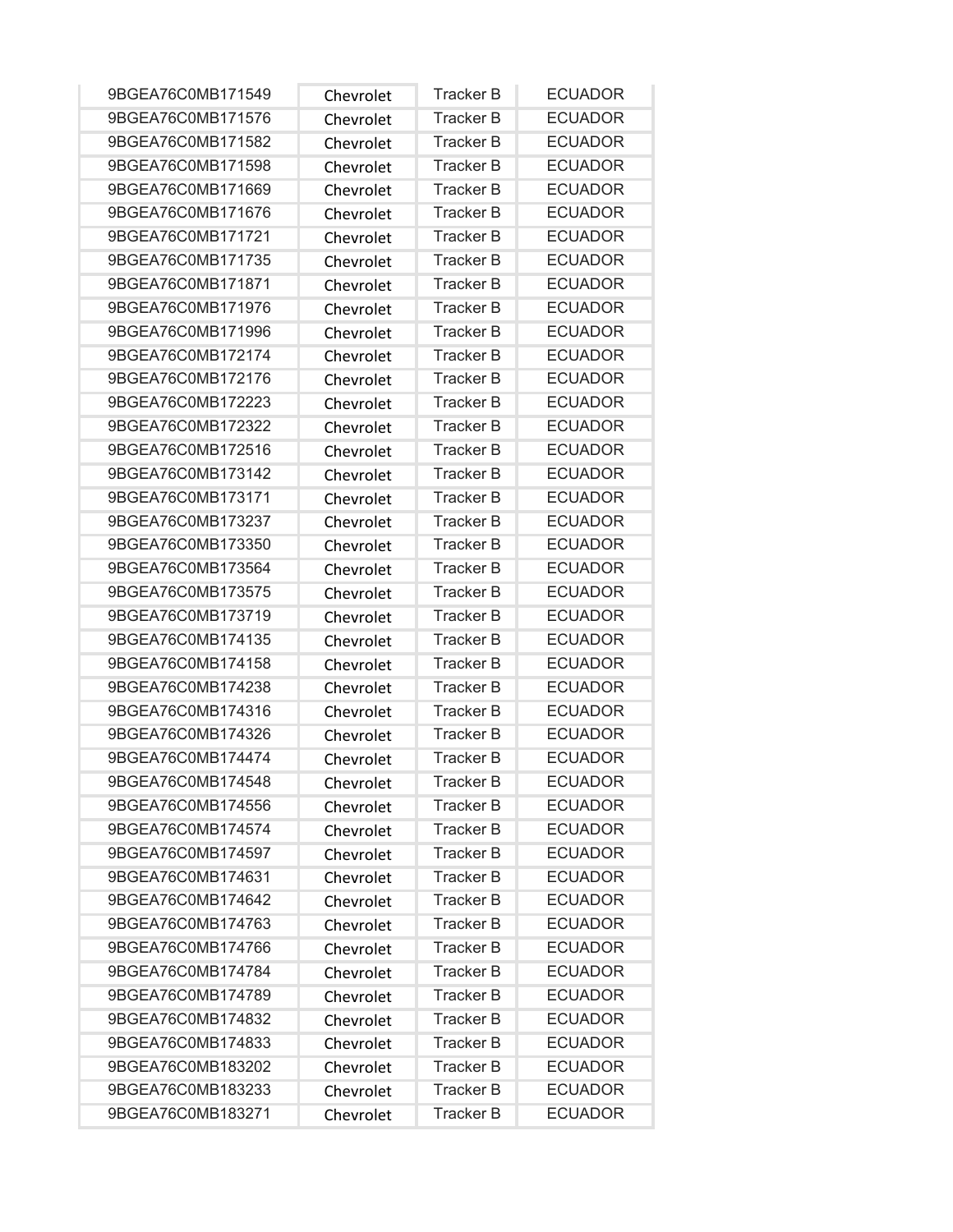| 9BGEA76C0MB183404 | Chevrolet | <b>Tracker B</b> | <b>ECUADOR</b> |
|-------------------|-----------|------------------|----------------|
| 9BGEA76C0MB183446 | Chevrolet | <b>Tracker B</b> | <b>ECUADOR</b> |
| 9BGEA76C0MB184387 | Chevrolet | <b>Tracker B</b> | <b>ECUADOR</b> |
| 9BGEA76C0MB184556 | Chevrolet | <b>Tracker B</b> | <b>ECUADOR</b> |
| 9BGEA76C0MB184617 | Chevrolet | <b>Tracker B</b> | <b>ECUADOR</b> |
| 9BGEA76C0MB184754 | Chevrolet | <b>Tracker B</b> | <b>ECUADOR</b> |
| 9BGEA76C0MB184770 | Chevrolet | <b>Tracker B</b> | <b>ECUADOR</b> |
| 9BGEA76C0MB184786 | Chevrolet | <b>Tracker B</b> | <b>ECUADOR</b> |
| 9BGEA76C0MB184855 | Chevrolet | <b>Tracker B</b> | <b>ECUADOR</b> |
| 9BGEA76C0MB185049 | Chevrolet | <b>Tracker B</b> | <b>ECUADOR</b> |
| 9BGEA76C0MB185700 | Chevrolet | <b>Tracker B</b> | <b>ECUADOR</b> |
| 9BGEA76C0MB186335 | Chevrolet | <b>Tracker B</b> | <b>ECUADOR</b> |
| 9BGEA76C0MB186913 | Chevrolet | <b>Tracker B</b> | <b>ECUADOR</b> |
| 9BGEA76C0MB187439 | Chevrolet | <b>Tracker B</b> | <b>ECUADOR</b> |
| 9BGEA76C0MB187495 | Chevrolet | <b>Tracker B</b> | <b>ECUADOR</b> |
| 9BGEA76C0MB187531 | Chevrolet | <b>Tracker B</b> | <b>ECUADOR</b> |
| 9BGEA76C0MB187652 | Chevrolet | <b>Tracker B</b> | <b>ECUADOR</b> |
| 9BGEA76C0MB187842 | Chevrolet | <b>Tracker B</b> | <b>ECUADOR</b> |
| 9BGEA76C0MB187883 | Chevrolet | <b>Tracker B</b> | <b>ECUADOR</b> |
| 9BGEA76C0MB187912 | Chevrolet | <b>Tracker B</b> | <b>ECUADOR</b> |
| 9BGEA76C0MB187973 | Chevrolet | <b>Tracker B</b> | <b>ECUADOR</b> |
| 9BGEA76C0MB188657 | Chevrolet | <b>Tracker B</b> | <b>ECUADOR</b> |
| 9BGEA76C0MB188710 | Chevrolet | <b>Tracker B</b> | <b>ECUADOR</b> |
| 9BGEA76C0MB188729 | Chevrolet | <b>Tracker B</b> | <b>ECUADOR</b> |
| 9BGEA76C0MB188740 | Chevrolet | <b>Tracker B</b> | <b>ECUADOR</b> |
| 9BGEA76C0MB188779 | Chevrolet | <b>Tracker B</b> | <b>ECUADOR</b> |
| 9BGEA76C0MB189512 | Chevrolet | <b>Tracker B</b> | <b>ECUADOR</b> |
| 9BGEA76C0MB190115 | Chevrolet | <b>Tracker B</b> | <b>ECUADOR</b> |
| 9BGEA76C0MB190302 | Chevrolet | <b>Tracker B</b> | <b>ECUADOR</b> |
| 9BGEA76C0MB190313 | Chevrolet | Tracker B        | <b>ECUADOR</b> |
| 9BGEA76C0MB190319 | Chevrolet | Tracker B        | <b>ECUADOR</b> |
| 9BGEA76C0MB190327 | Chevrolet | <b>Tracker B</b> | <b>ECUADOR</b> |
| 9BGEA76C0MB190695 | Chevrolet | <b>Tracker B</b> | <b>ECUADOR</b> |
| 9BGEA76C0MB190760 | Chevrolet | <b>Tracker B</b> | <b>ECUADOR</b> |
| 9BGEA76C0MB190807 | Chevrolet | <b>Tracker B</b> | <b>ECUADOR</b> |
| 9BGEA76C0MB190942 | Chevrolet | <b>Tracker B</b> | <b>ECUADOR</b> |
| 9BGEA76C0MB190957 | Chevrolet | <b>Tracker B</b> | <b>ECUADOR</b> |
| 9BGEA76C0MB191046 | Chevrolet | <b>Tracker B</b> | <b>ECUADOR</b> |
| 9BGEA76C0MB191214 | Chevrolet | <b>Tracker B</b> | <b>ECUADOR</b> |
| 9BGEA76C0MB191365 | Chevrolet | Tracker B        | <b>ECUADOR</b> |
| 9BGEA76C0MB191936 | Chevrolet | <b>Tracker B</b> | <b>ECUADOR</b> |
| 9BGEA76C0MB192010 | Chevrolet | <b>Tracker B</b> | <b>ECUADOR</b> |
| 9BGEA76C0MB192591 | Chevrolet | <b>Tracker B</b> | <b>ECUADOR</b> |
| 9BGEA76C0MB192855 | Chevrolet | <b>Tracker B</b> | <b>ECUADOR</b> |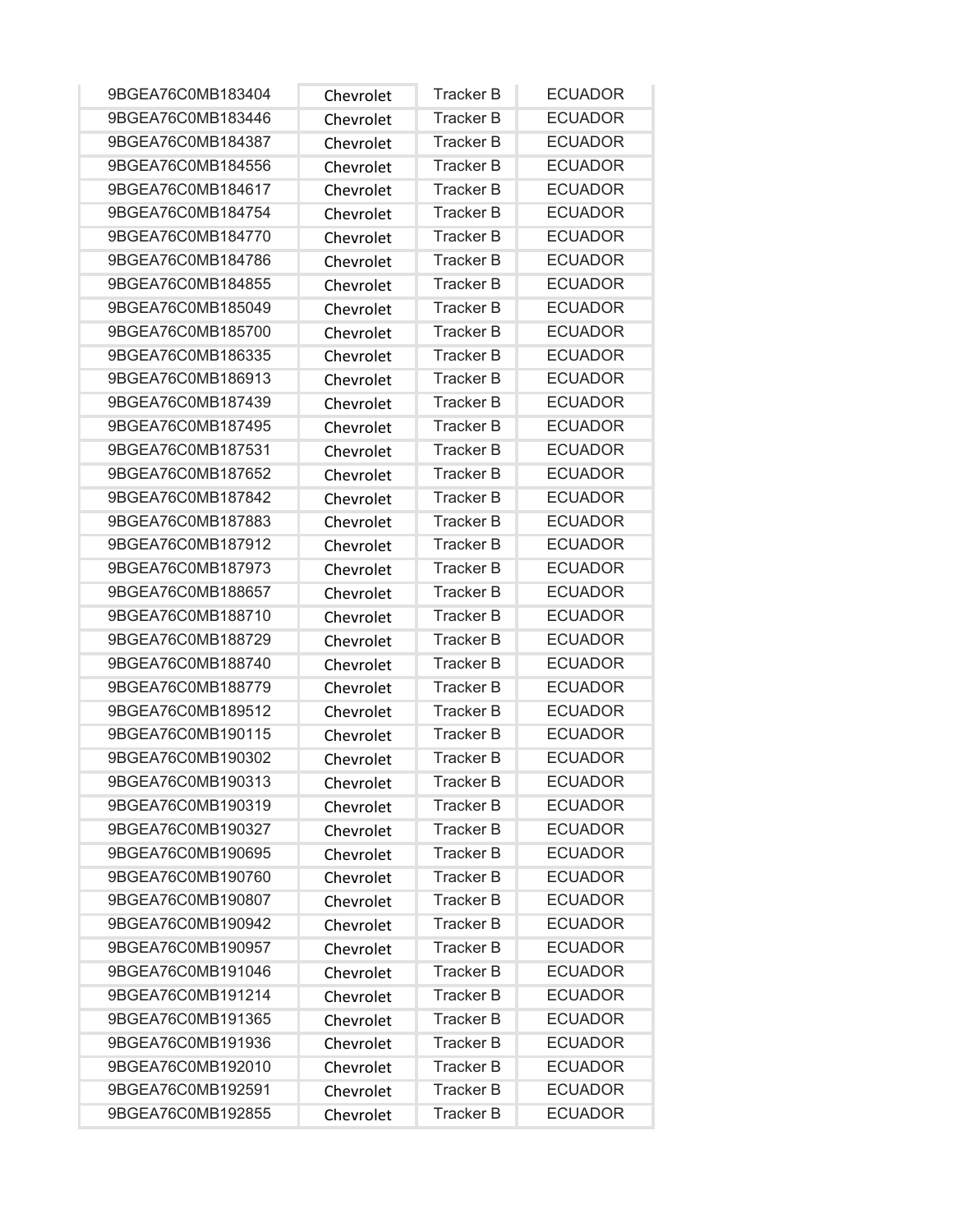| 9BGEA76C0MB193489 | Chevrolet | <b>Tracker B</b> | <b>ECUADOR</b> |
|-------------------|-----------|------------------|----------------|
| 9BGEA76C0MB198059 | Chevrolet | <b>Tracker B</b> | <b>ECUADOR</b> |
| 9BGEA76C0MB198118 | Chevrolet | <b>Tracker B</b> | <b>ECUADOR</b> |
| 9BGEA76C0MB198123 | Chevrolet | <b>Tracker B</b> | <b>ECUADOR</b> |
| 9BGEA76C0MB198151 | Chevrolet | <b>Tracker B</b> | <b>ECUADOR</b> |
| 9BGEA76C0MB198179 | Chevrolet | <b>Tracker B</b> | <b>ECUADOR</b> |
| 9BGEA76C0MB198228 | Chevrolet | <b>Tracker B</b> | <b>ECUADOR</b> |
| 9BGEA76C0MB198546 | Chevrolet | <b>Tracker B</b> | <b>ECUADOR</b> |
| 9BGEA76C0MB198602 | Chevrolet | <b>Tracker B</b> | <b>ECUADOR</b> |
| 9BGEA76C0MB198663 | Chevrolet | <b>Tracker B</b> | <b>ECUADOR</b> |
| 9BGEA76C0MB198682 | Chevrolet | <b>Tracker B</b> | <b>ECUADOR</b> |
| 9BGEA76C0MB198702 | Chevrolet | <b>Tracker B</b> | <b>ECUADOR</b> |
| 9BGEA76C0MB198771 | Chevrolet | <b>Tracker B</b> | <b>ECUADOR</b> |
| 9BGEA76C0MB198785 | Chevrolet | <b>Tracker B</b> | <b>ECUADOR</b> |
| 9BGEA76C0MB198851 | Chevrolet | <b>Tracker B</b> | <b>ECUADOR</b> |
| 9BGEA76C0MB198870 | Chevrolet | <b>Tracker B</b> | <b>ECUADOR</b> |
| 9BGEA76C0MB198889 | Chevrolet | <b>Tracker B</b> | <b>ECUADOR</b> |
| 9BGEA76C0MB198908 | Chevrolet | Tracker B        | <b>ECUADOR</b> |
| 9BGEA76C0MB198913 | Chevrolet | <b>Tracker B</b> | <b>ECUADOR</b> |
| 9BGEA76C0MB198923 | Chevrolet | <b>Tracker B</b> | <b>ECUADOR</b> |
| 9BGEA76C0MB198960 | Chevrolet | <b>Tracker B</b> | <b>ECUADOR</b> |
| 9BGEA76C0MB199016 | Chevrolet | <b>Tracker B</b> | <b>ECUADOR</b> |
| 9BGEA76C0MB199019 | Chevrolet | <b>Tracker B</b> | <b>ECUADOR</b> |
| 9BGEA76C0MB199118 | Chevrolet | <b>Tracker B</b> | <b>ECUADOR</b> |
| 9BGEA76C0MB199131 | Chevrolet | <b>Tracker B</b> | <b>ECUADOR</b> |
| 9BGEA76C0MB199139 | Chevrolet | <b>Tracker B</b> | <b>ECUADOR</b> |
| 9BGEA76C0MB199159 | Chevrolet | <b>Tracker B</b> | <b>ECUADOR</b> |
| 9BGEA76C0MB199191 | Chevrolet | <b>Tracker B</b> | <b>ECUADOR</b> |
| 9BGEA76C0MB199205 | Chevrolet | <b>Tracker B</b> | <b>ECUADOR</b> |
| 9BGEA76C0MB199214 | Chevrolet | <b>Tracker B</b> | <b>ECUADOR</b> |
| 9BGEA76C0MB200040 | Chevrolet | Tracker B        | <b>ECUADOR</b> |
| 9BGEA76C0MB200046 | Chevrolet | <b>Tracker B</b> | <b>ECUADOR</b> |
| 9BGEA76C0MB200060 | Chevrolet | <b>Tracker B</b> | <b>ECUADOR</b> |
| 9BGEA76C0MB200068 | Chevrolet | <b>Tracker B</b> | <b>ECUADOR</b> |
| 9BGEA76C0MB200096 | Chevrolet | <b>Tracker B</b> | <b>ECUADOR</b> |
| 9BGEA76C0MB200109 | Chevrolet | <b>Tracker B</b> | <b>ECUADOR</b> |
| 9BGEA76C0MB200128 | Chevrolet | <b>Tracker B</b> | <b>ECUADOR</b> |
| 9BGEA76C0MB200141 | Chevrolet | <b>Tracker B</b> | <b>ECUADOR</b> |
| 9BGEA76C0MB200656 | Chevrolet | <b>Tracker B</b> | <b>ECUADOR</b> |
| 9BGEA76C0MB200686 | Chevrolet | Tracker B        | <b>ECUADOR</b> |
| 9BGEA76C0MB200718 | Chevrolet | <b>Tracker B</b> | <b>ECUADOR</b> |
| 9BGEA76C0MB200760 | Chevrolet | <b>Tracker B</b> | <b>ECUADOR</b> |
| 9BGEA76C0MB200777 | Chevrolet | <b>Tracker B</b> | <b>ECUADOR</b> |
| 9BGEA76C0MB200790 | Chevrolet | <b>Tracker B</b> | <b>ECUADOR</b> |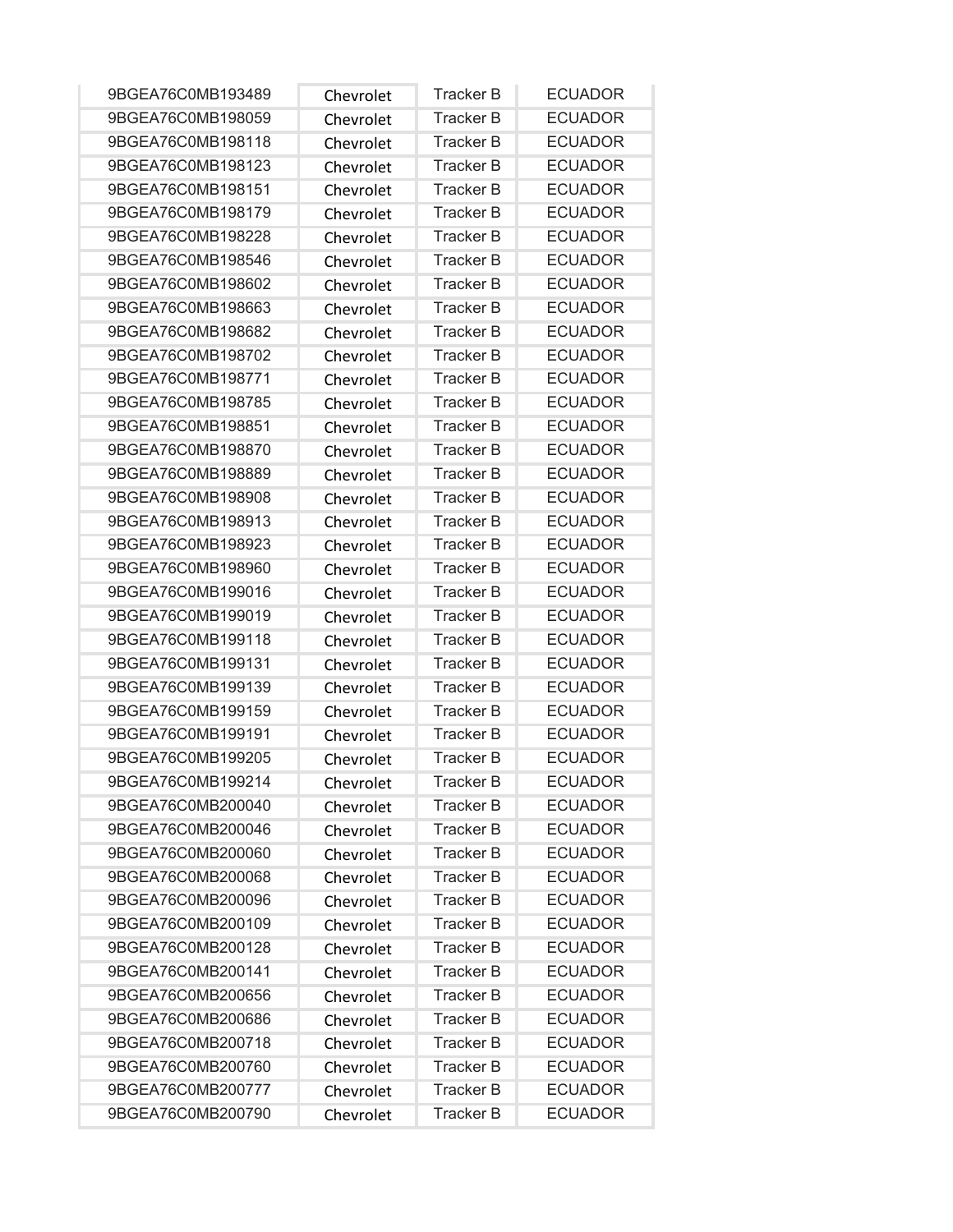| 9BGEA76C0MB200814 | Chevrolet | <b>Tracker B</b> | <b>ECUADOR</b> |
|-------------------|-----------|------------------|----------------|
| 9BGEA76C0MB200957 | Chevrolet | <b>Tracker B</b> | <b>ECUADOR</b> |
| 9BGEA76C0MB200990 | Chevrolet | <b>Tracker B</b> | <b>ECUADOR</b> |
| 9BGEA76C0MB201155 | Chevrolet | <b>Tracker B</b> | <b>ECUADOR</b> |
| 9BGEA76C0MB201161 | Chevrolet | <b>Tracker B</b> | <b>ECUADOR</b> |
| 9BGEA76C0MB201171 | Chevrolet | <b>Tracker B</b> | <b>ECUADOR</b> |
| 9BGEA76C0MB201225 | Chevrolet | <b>Tracker B</b> | <b>ECUADOR</b> |
| 9BGEA76C0MB201260 | Chevrolet | <b>Tracker B</b> | <b>ECUADOR</b> |
| 9BGEA76C0MB201313 | Chevrolet | <b>Tracker B</b> | <b>ECUADOR</b> |
| 9BGEA76C0MB201318 | Chevrolet | <b>Tracker B</b> | <b>ECUADOR</b> |
| 9BGEA76C0MB201337 | Chevrolet | <b>Tracker B</b> | <b>ECUADOR</b> |
| 9BGEA76C0MB201511 | Chevrolet | <b>Tracker B</b> | <b>ECUADOR</b> |
| 9BGEA76C0MB201537 | Chevrolet | <b>Tracker B</b> | <b>ECUADOR</b> |
| 9BGEA76C0MB201538 | Chevrolet | <b>Tracker B</b> | <b>ECUADOR</b> |
| 9BGEA76C0MB201545 | Chevrolet | <b>Tracker B</b> | <b>ECUADOR</b> |
| 9BGEA76C0MB201582 | Chevrolet | <b>Tracker B</b> | <b>ECUADOR</b> |
| 9BGEA76C0MB201592 | Chevrolet | <b>Tracker B</b> | <b>ECUADOR</b> |
| 9BGEA76C0MB201594 | Chevrolet | Tracker B        | <b>ECUADOR</b> |
| 9BGEA76C0MB201602 | Chevrolet | <b>Tracker B</b> | <b>ECUADOR</b> |
| 9BGEA76C0MB201606 | Chevrolet | <b>Tracker B</b> | <b>ECUADOR</b> |
| 9BGEA76C0MB201608 | Chevrolet | <b>Tracker B</b> | <b>ECUADOR</b> |
| 9BGEA76C0MB201765 | Chevrolet | <b>Tracker B</b> | <b>ECUADOR</b> |
| 9BGEA76C0MB201771 | Chevrolet | <b>Tracker B</b> | <b>ECUADOR</b> |
| 9BGEA76C0MB201773 | Chevrolet | <b>Tracker B</b> | <b>ECUADOR</b> |
| 9BGEA76C0MB201801 | Chevrolet | <b>Tracker B</b> | <b>ECUADOR</b> |
| 9BGEA76C0MB201810 | Chevrolet | <b>Tracker B</b> | <b>ECUADOR</b> |
| 9BGEA76C0MB201878 | Chevrolet | <b>Tracker B</b> | <b>ECUADOR</b> |
| 9BGEA76C0MB201891 | Chevrolet | <b>Tracker B</b> | <b>ECUADOR</b> |
| 9BGEA76C0MB201895 | Chevrolet | <b>Tracker B</b> | <b>ECUADOR</b> |
| 9BGEA76C0MB201939 | Chevrolet | <b>Tracker B</b> | <b>ECUADOR</b> |
| 9BGEA76C0MB202046 | Chevrolet | Tracker B        | <b>ECUADOR</b> |
| 9BGEA76C0MB208259 | Chevrolet | <b>Tracker B</b> | <b>ECUADOR</b> |
| 9BGEA76C0MB208286 | Chevrolet | <b>Tracker B</b> | <b>ECUADOR</b> |
| 9BGEA76C0MB208362 | Chevrolet | <b>Tracker B</b> | <b>ECUADOR</b> |
| 9BGEA76C0MB208394 | Chevrolet | <b>Tracker B</b> | <b>ECUADOR</b> |
| 9BGEA76C0MB208468 | Chevrolet | <b>Tracker B</b> | <b>ECUADOR</b> |
| 9BGEA76C0MB208503 | Chevrolet | <b>Tracker B</b> | <b>ECUADOR</b> |
| 9BGEA76C0MB208511 | Chevrolet | <b>Tracker B</b> | <b>ECUADOR</b> |
| 9BGEA76C0MB208816 | Chevrolet | <b>Tracker B</b> | <b>ECUADOR</b> |
| 9BGEA76C0MB208854 | Chevrolet | <b>Tracker B</b> | <b>ECUADOR</b> |
| 9BGEA76C0MB208858 | Chevrolet | <b>Tracker B</b> | <b>ECUADOR</b> |
| 9BGEA76C0MB208861 | Chevrolet | <b>Tracker B</b> | <b>ECUADOR</b> |
| 9BGEA76C0MB208862 | Chevrolet | <b>Tracker B</b> | <b>ECUADOR</b> |
| 9BGEA76C0MB208890 | Chevrolet | <b>Tracker B</b> | <b>ECUADOR</b> |
|                   |           |                  |                |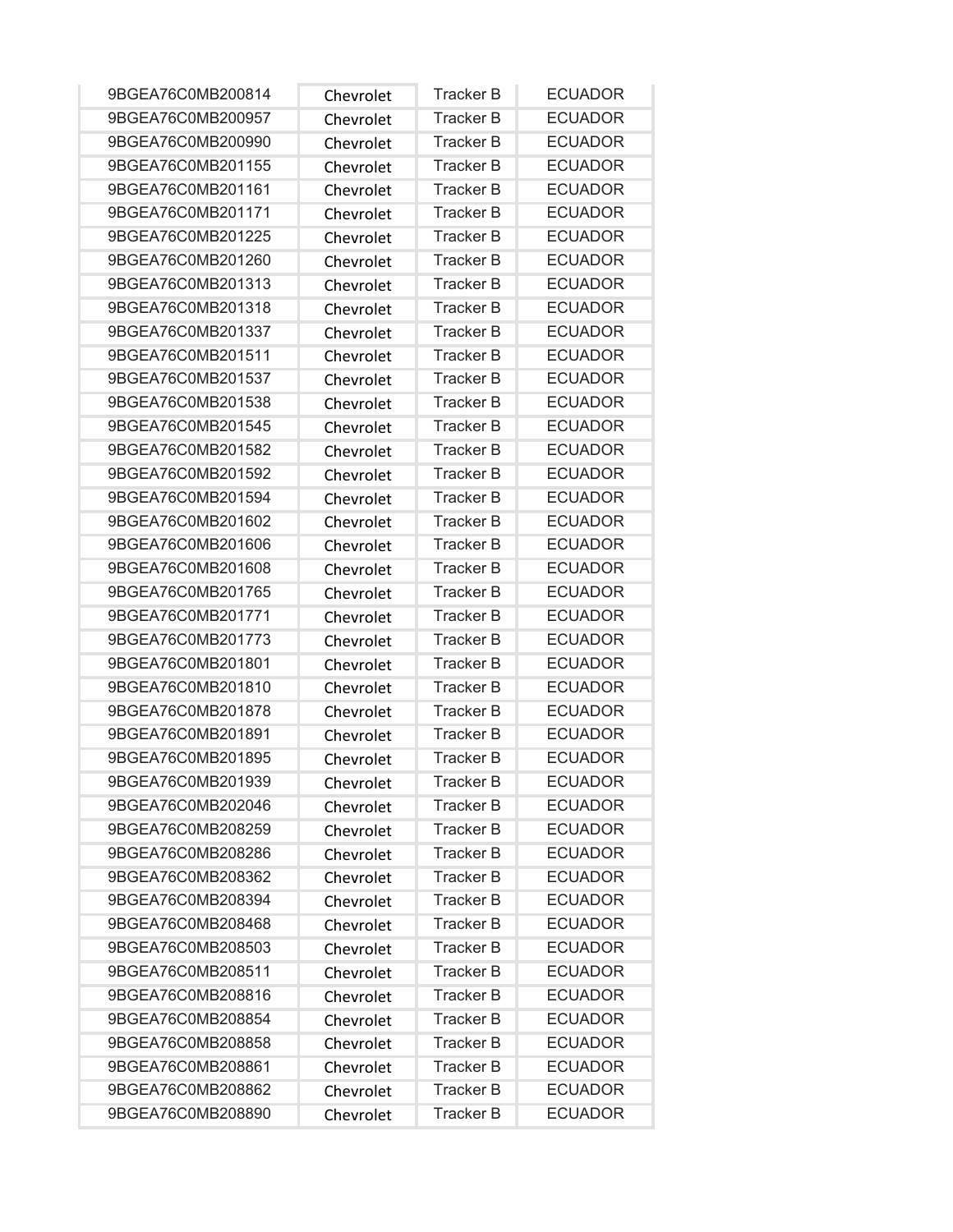| 9BGEA76C0MB208938 | Chevrolet | <b>Tracker B</b> | <b>ECUADOR</b> |
|-------------------|-----------|------------------|----------------|
| 9BGEA76C0MB208956 | Chevrolet | <b>Tracker B</b> | <b>ECUADOR</b> |
| 9BGEA76C0MB208995 | Chevrolet | <b>Tracker B</b> | <b>ECUADOR</b> |
| 9BGEA76C0MB209000 | Chevrolet | <b>Tracker B</b> | <b>ECUADOR</b> |
| 9BGEA76C0MB209009 | Chevrolet | <b>Tracker B</b> | <b>ECUADOR</b> |
| 9BGEA76C0MB209023 | Chevrolet | <b>Tracker B</b> | <b>ECUADOR</b> |
| 9BGEA76C0MB209095 | Chevrolet | <b>Tracker B</b> | <b>ECUADOR</b> |
| 9BGEA76C0MB209245 | Chevrolet | <b>Tracker B</b> | <b>ECUADOR</b> |
| 9BGEA76C0MB209251 | Chevrolet | <b>Tracker B</b> | <b>ECUADOR</b> |
| 9BGEA76C0MB209288 | Chevrolet | <b>Tracker B</b> | <b>ECUADOR</b> |
| 9BGEA76C0MB209306 | Chevrolet | <b>Tracker B</b> | <b>ECUADOR</b> |
| 9BGEA76C0MB209340 | Chevrolet | <b>Tracker B</b> | <b>ECUADOR</b> |
| 9BGEA76C0MB209349 | Chevrolet | <b>Tracker B</b> | <b>ECUADOR</b> |
| 9BGEA76C0MB209363 | Chevrolet | <b>Tracker B</b> | <b>ECUADOR</b> |
| 9BGEA76C0MB209369 | Chevrolet | <b>Tracker B</b> | <b>ECUADOR</b> |
| 9BGEA76C0MB209420 | Chevrolet | <b>Tracker B</b> | <b>ECUADOR</b> |
| 9BGEA76C0MB209471 | Chevrolet | <b>Tracker B</b> | <b>ECUADOR</b> |
| 9BGEA76C0MB209472 | Chevrolet | <b>Tracker B</b> | <b>ECUADOR</b> |
| 9BGEA76C0MB209533 | Chevrolet | <b>Tracker B</b> | <b>ECUADOR</b> |
| 9BGEA76C0MB209603 | Chevrolet | <b>Tracker B</b> | <b>ECUADOR</b> |
| 9BGEA76C0MB209615 | Chevrolet | <b>Tracker B</b> | <b>ECUADOR</b> |
| 9BGEA76C0MB209824 | Chevrolet | <b>Tracker B</b> | <b>ECUADOR</b> |
| 9BGEA76C0MB209841 | Chevrolet | <b>Tracker B</b> | <b>ECUADOR</b> |
| 9BGEA76C0MB209855 | Chevrolet | <b>Tracker B</b> | <b>ECUADOR</b> |
| 9BGEA76C0MB209913 | Chevrolet | <b>Tracker B</b> | <b>ECUADOR</b> |
| 9BGEA76C0MB209992 | Chevrolet | <b>Tracker B</b> | <b>ECUADOR</b> |
| 9BGEA76C0MB210000 | Chevrolet | <b>Tracker B</b> | <b>ECUADOR</b> |
| 9BGEA76C0MB210016 | Chevrolet | <b>Tracker B</b> | <b>ECUADOR</b> |
| 9BGEA76C0MB210041 | Chevrolet | <b>Tracker B</b> | <b>ECUADOR</b> |
| 9BGEA76C0MB210061 | Chevrolet | <b>Tracker B</b> | <b>ECUADOR</b> |
| 9BGEA76C0MB210066 | Chevrolet | Tracker B        | <b>ECUADOR</b> |
| 9BGEA76C0MB210075 | Chevrolet | <b>Tracker B</b> | <b>ECUADOR</b> |
| 9BGEA76C0MB210130 | Chevrolet | <b>Tracker B</b> | <b>ECUADOR</b> |
| 9BGEA76C0MB210131 | Chevrolet | <b>Tracker B</b> | <b>ECUADOR</b> |
| 9BGEA76C0MB210141 | Chevrolet | <b>Tracker B</b> | <b>ECUADOR</b> |
| 9BGEA76C0MB210165 | Chevrolet | <b>Tracker B</b> | <b>ECUADOR</b> |
| 9BGEA76C0MB210210 | Chevrolet | <b>Tracker B</b> | <b>ECUADOR</b> |
| 9BGEA76C0MB210259 | Chevrolet | <b>Tracker B</b> | <b>ECUADOR</b> |
| 9BGEA76C0MB210274 | Chevrolet | <b>Tracker B</b> | <b>ECUADOR</b> |
| 9BGEA76C0MB210520 | Chevrolet | Tracker B        | <b>ECUADOR</b> |
| 9BGEA76C0MB210522 | Chevrolet | <b>Tracker B</b> | <b>ECUADOR</b> |
| 9BGEA76C0MB210698 | Chevrolet | <b>Tracker B</b> | <b>ECUADOR</b> |
| 9BGEA76C0MB210956 | Chevrolet | <b>Tracker B</b> | <b>ECUADOR</b> |
| 9BGEA76C0MB211069 | Chevrolet | <b>Tracker B</b> | <b>ECUADOR</b> |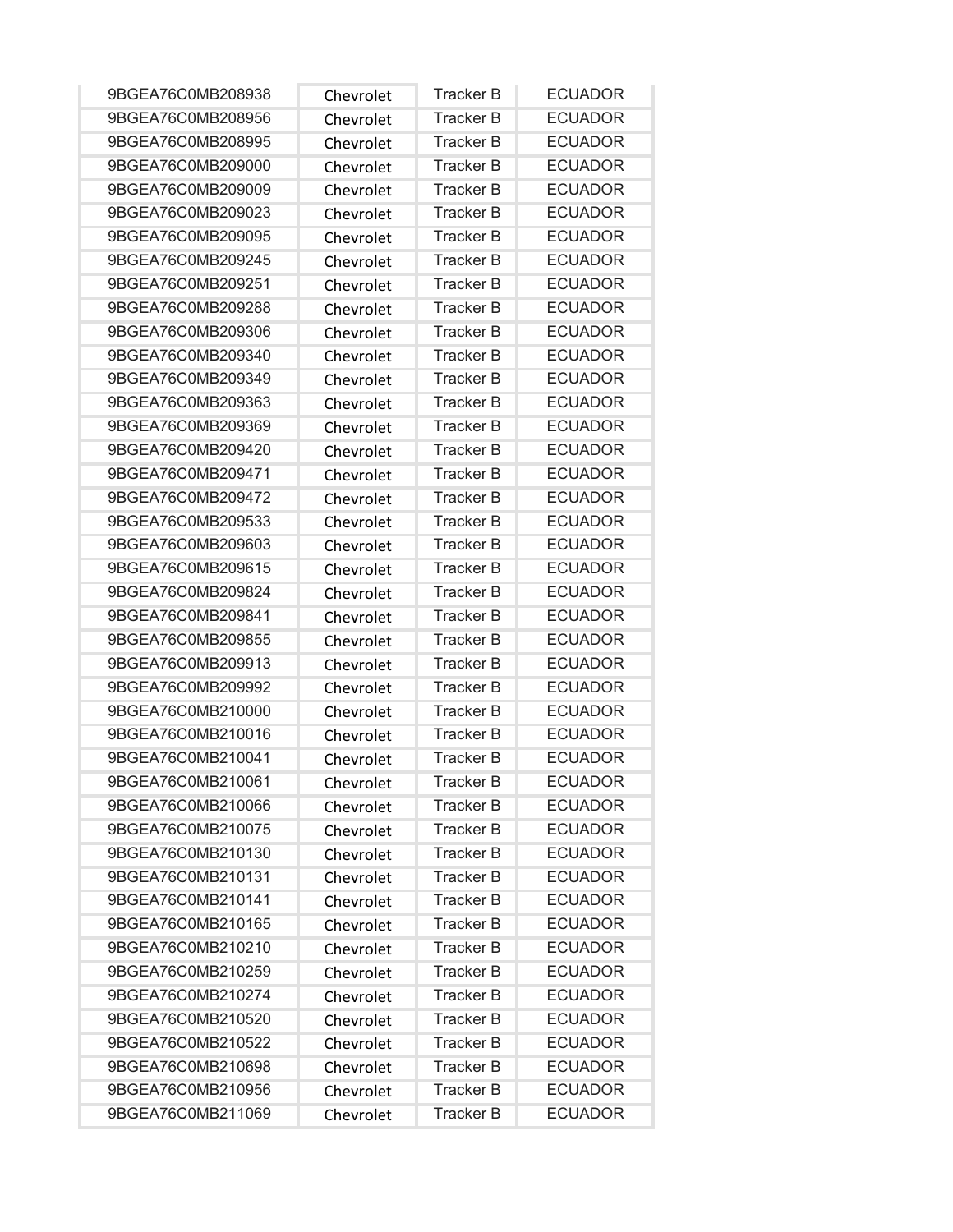| 9BGEA76C0MB211105 | Chevrolet | <b>Tracker B</b> | <b>ECUADOR</b> |
|-------------------|-----------|------------------|----------------|
| 9BGEA76C0MB211109 | Chevrolet | <b>Tracker B</b> | <b>ECUADOR</b> |
| 9BGEA76C0MB211123 | Chevrolet | <b>Tracker B</b> | <b>ECUADOR</b> |
| 9BGEA76C0MB211275 | Chevrolet | <b>Tracker B</b> | <b>ECUADOR</b> |
| 9BGEA76C0MB211293 | Chevrolet | <b>Tracker B</b> | <b>ECUADOR</b> |
| 9BGEA76C0MB211476 | Chevrolet | <b>Tracker B</b> | <b>ECUADOR</b> |
| 9BGEA76C0MB211493 | Chevrolet | <b>Tracker B</b> | <b>ECUADOR</b> |
| 9BGEA76C0MB211526 | Chevrolet | <b>Tracker B</b> | <b>ECUADOR</b> |
| 9BGEA76C0MB211527 | Chevrolet | <b>Tracker B</b> | <b>ECUADOR</b> |
| 9BGEA76C0MB211616 | Chevrolet | <b>Tracker B</b> | <b>ECUADOR</b> |
| 9BGEA76C0MB211626 | Chevrolet | <b>Tracker B</b> | <b>ECUADOR</b> |
| 9BGEA76C0MB211667 | Chevrolet | <b>Tracker B</b> | <b>ECUADOR</b> |
| 9BGEA76C0MB211742 | Chevrolet | <b>Tracker B</b> | <b>ECUADOR</b> |
| 9BGEA76C0MB212221 | Chevrolet | <b>Tracker B</b> | <b>ECUADOR</b> |
| 9BGEA76C0MB212239 | Chevrolet | <b>Tracker B</b> | <b>ECUADOR</b> |
| 9BGEA76C0MB212258 | Chevrolet | <b>Tracker B</b> | <b>ECUADOR</b> |
| 9BGEA76C0MB212397 | Chevrolet | <b>Tracker B</b> | <b>ECUADOR</b> |
| 9BGEA76C0MB212447 | Chevrolet | <b>Tracker B</b> | <b>ECUADOR</b> |
| 9BGEA76C0MB212733 | Chevrolet | <b>Tracker B</b> | <b>ECUADOR</b> |
| 9BGEA76C0MB212906 | Chevrolet | <b>Tracker B</b> | <b>ECUADOR</b> |
| 9BGEA76C0MB213051 | Chevrolet | <b>Tracker B</b> | <b>ECUADOR</b> |
| 9BGEA76C0MB213100 | Chevrolet | <b>Tracker B</b> | <b>ECUADOR</b> |
| 9BGEA76C0MB214015 | Chevrolet | <b>Tracker B</b> | <b>ECUADOR</b> |
| 9BGEA76C0MB214423 | Chevrolet | <b>Tracker B</b> | <b>ECUADOR</b> |
| 9BGEA76C0MB214519 | Chevrolet | <b>Tracker B</b> | <b>ECUADOR</b> |
| 9BGEA76C0MB214703 | Chevrolet | <b>Tracker B</b> | <b>ECUADOR</b> |
| 9BGEA76C0MB214795 | Chevrolet | <b>Tracker B</b> | <b>ECUADOR</b> |
| 9BGEA76C0MB214976 | Chevrolet | <b>Tracker B</b> | <b>ECUADOR</b> |
| 9BGEA76C0MB214997 | Chevrolet | <b>Tracker B</b> | <b>ECUADOR</b> |
| 9BGEA76C0MB215318 | Chevrolet | <b>Tracker B</b> | <b>ECUADOR</b> |
| 9BGEA76C0MB215366 | Chevrolet | Tracker B        | <b>ECUADOR</b> |
| 9BGEB76C0MB102453 | Chevrolet | <b>Tracker B</b> | <b>ECUADOR</b> |
| 9BGEN76C0MB112872 | Chevrolet | <b>Tracker B</b> | <b>ECUADOR</b> |
| 9BGEP76C0MB102452 | Chevrolet | <b>Tracker B</b> | <b>ECUADOR</b> |
| 9BGEP76C0MB109943 | Chevrolet | <b>Tracker B</b> | <b>ECUADOR</b> |
| 9BGEP76C0MB120244 | Chevrolet | <b>Tracker B</b> | <b>ECUADOR</b> |
| 9BGEP76C0MB120246 | Chevrolet | <b>Tracker B</b> | <b>ECUADOR</b> |
| 9BGEP76C0MB120532 | Chevrolet | <b>Tracker B</b> | <b>ECUADOR</b> |
| 9BGEP76C0MB120949 | Chevrolet | <b>Tracker B</b> | <b>ECUADOR</b> |
| 9BGEP76C0MB120996 | Chevrolet | <b>Tracker B</b> | <b>ECUADOR</b> |
| 9BGEP76C0MB121589 | Chevrolet | <b>Tracker B</b> | <b>ECUADOR</b> |
| 9BGEP76C0MB122207 | Chevrolet | <b>Tracker B</b> | <b>ECUADOR</b> |
| 9BGEP76C0MB122433 | Chevrolet | <b>Tracker B</b> | <b>ECUADOR</b> |
| 9BGEP76C0MB122666 | Chevrolet | <b>Tracker B</b> | <b>ECUADOR</b> |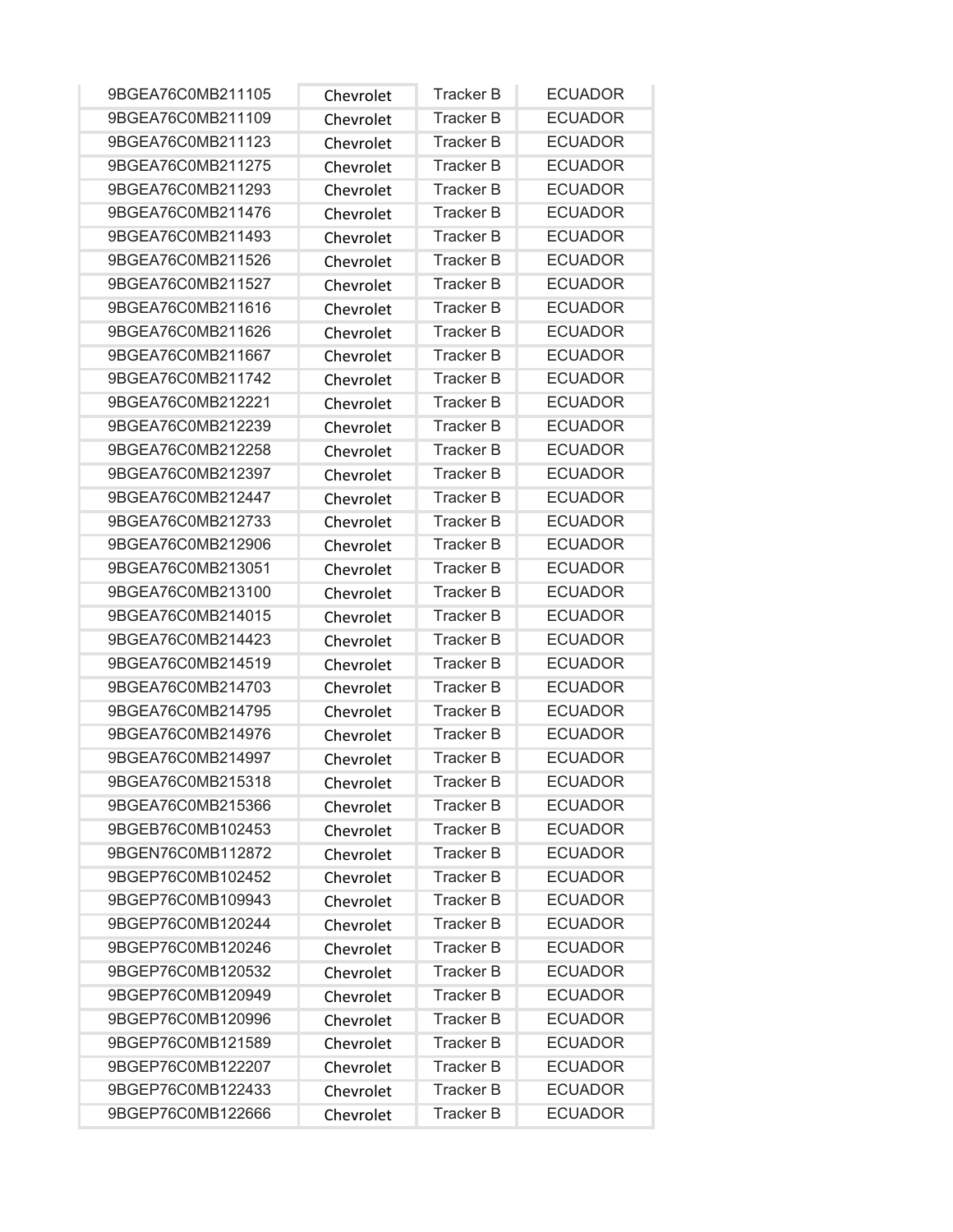| 9BGEP76C0MB122972 | Chevrolet | <b>Tracker B</b> | <b>ECUADOR</b> |
|-------------------|-----------|------------------|----------------|
| 9BGEP76C0MB123304 | Chevrolet | <b>Tracker B</b> | <b>ECUADOR</b> |
| 9BGEP76C0MB123722 | Chevrolet | <b>Tracker B</b> | <b>ECUADOR</b> |
| 9BGEP76C0MB123737 | Chevrolet | <b>Tracker B</b> | <b>ECUADOR</b> |
| 9BGEP76C0MB123801 | Chevrolet | <b>Tracker B</b> | <b>ECUADOR</b> |
| 9BGEP76C0MB126704 | Chevrolet | <b>Tracker B</b> | <b>ECUADOR</b> |
| 9BGEP76C0MB126713 | Chevrolet | <b>Tracker B</b> | <b>ECUADOR</b> |
| 9BGEP76C0MB126742 | Chevrolet | <b>Tracker B</b> | <b>ECUADOR</b> |
| 9BGEP76C0MB127013 | Chevrolet | <b>Tracker B</b> | <b>ECUADOR</b> |
| 9BGEP76C0MB127031 | Chevrolet | <b>Tracker B</b> | <b>ECUADOR</b> |
| 9BGEP76C0MB127112 | Chevrolet | <b>Tracker B</b> | <b>ECUADOR</b> |
| 9BGEP76C0MB127156 | Chevrolet | <b>Tracker B</b> | <b>ECUADOR</b> |
| 9BGEP76C0MB132669 | Chevrolet | <b>Tracker B</b> | <b>ECUADOR</b> |
| 9BGEP76C0MB132768 | Chevrolet | <b>Tracker B</b> | <b>ECUADOR</b> |
| 9BGEP76C0MB133245 | Chevrolet | <b>Tracker B</b> | <b>ECUADOR</b> |
| 9BGEP76C0MB133358 | Chevrolet | <b>Tracker B</b> | <b>ECUADOR</b> |
| 9BGEP76C0MB133404 | Chevrolet | <b>Tracker B</b> | <b>ECUADOR</b> |
| 9BGEP76C0MB133511 | Chevrolet | <b>Tracker B</b> | <b>ECUADOR</b> |
| 9BGEP76C0MB134071 | Chevrolet | <b>Tracker B</b> | <b>ECUADOR</b> |
| 9BGEP76C0MB134130 | Chevrolet | <b>Tracker B</b> | <b>ECUADOR</b> |
| 9BGEP76C0MB134190 | Chevrolet | <b>Tracker B</b> | <b>ECUADOR</b> |
| 9BGEP76C0MB134197 | Chevrolet | <b>Tracker B</b> | <b>ECUADOR</b> |
| 9BGEP76C0MB135182 | Chevrolet | <b>Tracker B</b> | <b>ECUADOR</b> |
| 9BGEP76C0MB135211 | Chevrolet | <b>Tracker B</b> | <b>ECUADOR</b> |
| 9BGEP76C0MB135315 | Chevrolet | <b>Tracker B</b> | <b>ECUADOR</b> |
| 9BGEP76C0MB135424 | Chevrolet | <b>Tracker B</b> | <b>ECUADOR</b> |
| 9BGEP76C0MB136381 | Chevrolet | <b>Tracker B</b> | <b>ECUADOR</b> |
| 9BGEP76C0MB136502 | Chevrolet | <b>Tracker B</b> | <b>ECUADOR</b> |
| 9BGEP76C0MB136822 | Chevrolet | <b>Tracker B</b> | <b>ECUADOR</b> |
| 9BGEP76C0MB137442 | Chevrolet | <b>Tracker B</b> | <b>ECUADOR</b> |
| 9BGEP76C0MB137707 | Chevrolet | <b>Tracker B</b> | <b>ECUADOR</b> |
| 9BGEP76C0MB146867 | Chevrolet | <b>Tracker B</b> | <b>ECUADOR</b> |
| 9BGEP76C0MB156795 | Chevrolet | <b>Tracker B</b> | <b>ECUADOR</b> |
| 9BGEP76C0MB157592 | Chevrolet | <b>Tracker B</b> | <b>ECUADOR</b> |
| 9BGEP76C0MB157744 | Chevrolet | <b>Tracker B</b> | <b>ECUADOR</b> |
| 9BGEP76C0MB157842 | Chevrolet | <b>Tracker B</b> | <b>ECUADOR</b> |
| 9BGEP76C0MB158620 | Chevrolet | <b>Tracker B</b> | <b>ECUADOR</b> |
| 9BGEP76C0MB159423 | Chevrolet | <b>Tracker B</b> | <b>ECUADOR</b> |
| 9BGEP76C0MB159887 | Chevrolet | <b>Tracker B</b> | <b>ECUADOR</b> |
| 9BGEP76C0MB159997 | Chevrolet | <b>Tracker B</b> | <b>ECUADOR</b> |
| 9BGEP76C0MB161047 | Chevrolet | <b>Tracker B</b> | <b>ECUADOR</b> |
| 9BGEP76C0MB161342 | Chevrolet | <b>Tracker B</b> | <b>ECUADOR</b> |
| 9BGEP76C0MB161466 | Chevrolet | <b>Tracker B</b> | <b>ECUADOR</b> |
| 9BGEP76C0MB162534 | Chevrolet | Tracker B        | <b>ECUADOR</b> |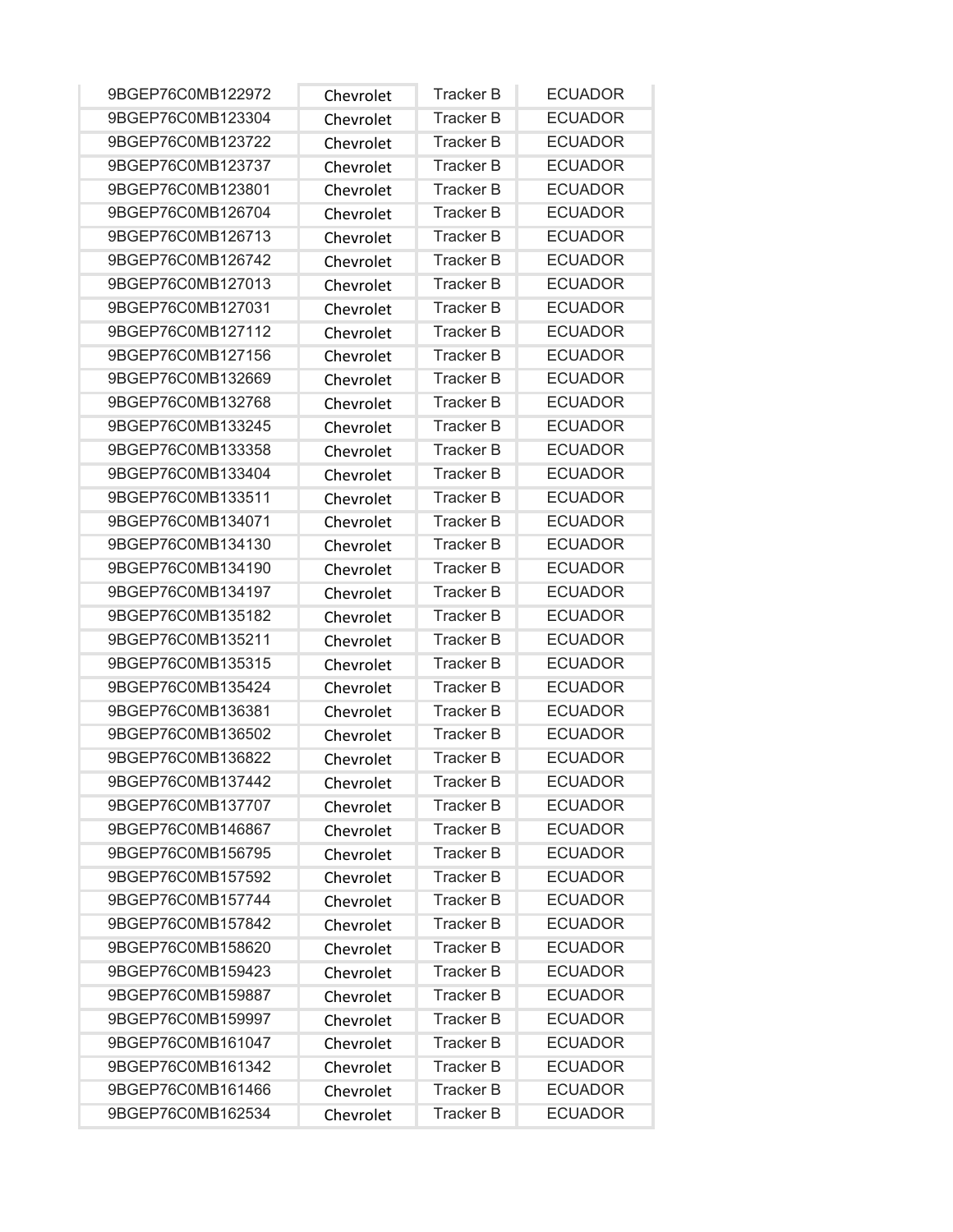| 9BGEP76C0MB162667 | Chevrolet | <b>Tracker B</b> | <b>ECUADOR</b> |
|-------------------|-----------|------------------|----------------|
| 9BGEP76C0MB170425 | Chevrolet | <b>Tracker B</b> | <b>ECUADOR</b> |
| 9BGEP76C0MB170646 | Chevrolet | <b>Tracker B</b> | <b>ECUADOR</b> |
| 9BGEP76C0MB170706 | Chevrolet | <b>Tracker B</b> | <b>ECUADOR</b> |
| 9BGEP76C0MB170736 | Chevrolet | <b>Tracker B</b> | <b>ECUADOR</b> |
| 9BGEP76C0MB171535 | Chevrolet | <b>Tracker B</b> | <b>ECUADOR</b> |
| 9BGEP76C0MB171667 | Chevrolet | <b>Tracker B</b> | <b>ECUADOR</b> |
| 9BGEP76C0MB171682 | Chevrolet | <b>Tracker B</b> | <b>ECUADOR</b> |
| 9BGEP76C0MB171746 | Chevrolet | <b>Tracker B</b> | <b>ECUADOR</b> |
| 9BGEP76C0MB171761 | Chevrolet | <b>Tracker B</b> | <b>ECUADOR</b> |
| 9BGEP76C0MB172087 | Chevrolet | <b>Tracker B</b> | <b>ECUADOR</b> |
| 9BGEP76C0MB173275 | Chevrolet | <b>Tracker B</b> | <b>ECUADOR</b> |
| 9BGEP76C0MB173588 | Chevrolet | <b>Tracker B</b> | <b>ECUADOR</b> |
| 9BGEP76C0MB173999 | Chevrolet | <b>Tracker B</b> | <b>ECUADOR</b> |
| 9BGEP76C0MB174132 | Chevrolet | <b>Tracker B</b> | <b>ECUADOR</b> |
| 9BGEP76C0MB174168 | Chevrolet | <b>Tracker B</b> | <b>ECUADOR</b> |
| 9BGEP76C0MB174417 | Chevrolet | <b>Tracker B</b> | <b>ECUADOR</b> |
| 9BGEP76C0MB174560 | Chevrolet | <b>Tracker B</b> | <b>ECUADOR</b> |
| 9BGEP76C0MB174586 | Chevrolet | <b>Tracker B</b> | <b>ECUADOR</b> |
| 9BGEP76C0MB174741 | Chevrolet | <b>Tracker B</b> | <b>ECUADOR</b> |
| 9BGEP76C0MB174755 | Chevrolet | <b>Tracker B</b> | <b>ECUADOR</b> |
| 9BGEP76C0MB183352 | Chevrolet | <b>Tracker B</b> | <b>ECUADOR</b> |
| 9BGEP76C0MB183701 | Chevrolet | <b>Tracker B</b> | <b>ECUADOR</b> |
| 9BGEP76C0MB184684 | Chevrolet | <b>Tracker B</b> | <b>ECUADOR</b> |
| 9BGEP76C0MB184905 | Chevrolet | <b>Tracker B</b> | <b>ECUADOR</b> |
| 9BGEP76C0MB186323 | Chevrolet | <b>Tracker B</b> | <b>ECUADOR</b> |
| 9BGEP76C0MB187453 | Chevrolet | <b>Tracker B</b> | <b>ECUADOR</b> |
| 9BGEP76C0MB187511 | Chevrolet | <b>Tracker B</b> | <b>ECUADOR</b> |
| 9BGEP76C0MB188237 | Chevrolet | <b>Tracker B</b> | <b>ECUADOR</b> |
| 9BGEP76C0MB189490 | Chevrolet | <b>Tracker B</b> | <b>ECUADOR</b> |
| 9BGEP76C0MB190116 | Chevrolet | Tracker B        | <b>ECUADOR</b> |
| 9BGEP76C0MB190795 | Chevrolet | <b>Tracker B</b> | <b>ECUADOR</b> |
| 9BGEP76C0MB191014 | Chevrolet | <b>Tracker B</b> | <b>ECUADOR</b> |
| 9BGEP76C0MB191908 | Chevrolet | <b>Tracker B</b> | <b>ECUADOR</b> |
| 9BGEP76C0MB192558 | Chevrolet | <b>Tracker B</b> | <b>ECUADOR</b> |
| 9BGEP76C0MB192690 | Chevrolet | <b>Tracker B</b> | <b>ECUADOR</b> |
| 9BGEP76C0MB192869 | Chevrolet | <b>Tracker B</b> | <b>ECUADOR</b> |
| 9BGEP76C0MB198247 | Chevrolet | <b>Tracker B</b> | <b>ECUADOR</b> |
| 9BGEP76C0MB198990 | Chevrolet | <b>Tracker B</b> | <b>ECUADOR</b> |
| 9BGEP76C0MB199055 | Chevrolet | <b>Tracker B</b> | <b>ECUADOR</b> |
| 9BGEP76C0MB199069 | Chevrolet | <b>Tracker B</b> | <b>ECUADOR</b> |
| 9BGEP76C0MB200022 | Chevrolet | <b>Tracker B</b> | <b>ECUADOR</b> |
| 9BGEP76C0MB200058 | Chevrolet | <b>Tracker B</b> | <b>ECUADOR</b> |
| 9BGEP76C0MB200296 | Chevrolet | <b>Tracker B</b> | <b>ECUADOR</b> |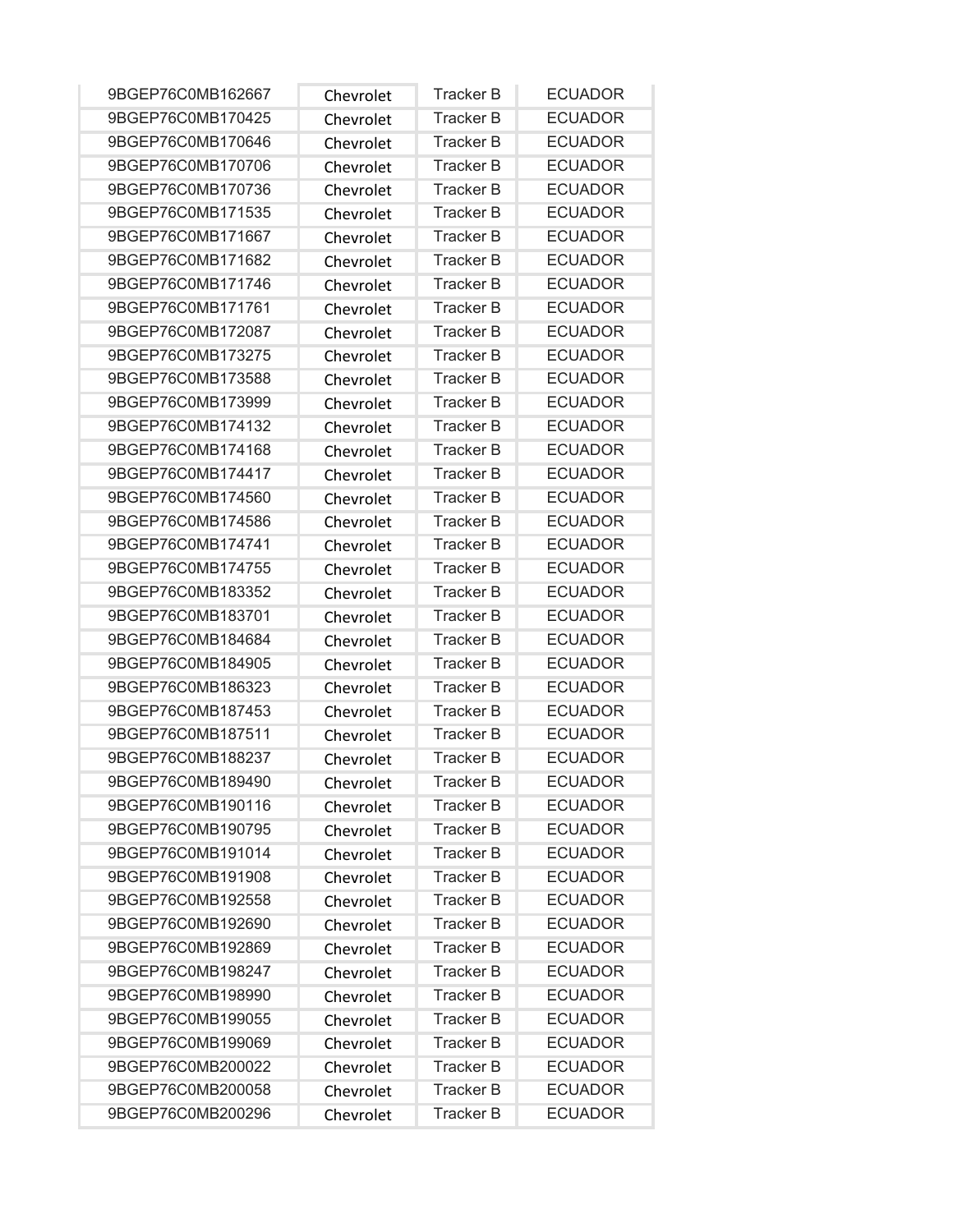| 9BGEP76C0MB200302 | Chevrolet | <b>Tracker B</b> | <b>ECUADOR</b> |
|-------------------|-----------|------------------|----------------|
| 9BGEP76C0MB200406 | Chevrolet | <b>Tracker B</b> | <b>ECUADOR</b> |
| 9BGEP76C0MB200724 | Chevrolet | <b>Tracker B</b> | <b>ECUADOR</b> |
| 9BGEP76C0MB200797 | Chevrolet | <b>Tracker B</b> | <b>ECUADOR</b> |
| 9BGEP76C0MB201030 | Chevrolet | <b>Tracker B</b> | <b>ECUADOR</b> |
| 9BGEP76C0MB201409 | Chevrolet | <b>Tracker B</b> | <b>ECUADOR</b> |
| 9BGEP76C0MB201506 | Chevrolet | <b>Tracker B</b> | <b>ECUADOR</b> |
| 9BGEP76C0MB201527 | Chevrolet | <b>Tracker B</b> | <b>ECUADOR</b> |
| 9BGEP76C0MB201950 | Chevrolet | <b>Tracker B</b> | <b>ECUADOR</b> |
| 9BGEP76C0MB202059 | Chevrolet | <b>Tracker B</b> | <b>ECUADOR</b> |
| 9BGEP76C0MB202141 | Chevrolet | <b>Tracker B</b> | <b>ECUADOR</b> |
| 9BGEP76C0MB208237 | Chevrolet | <b>Tracker B</b> | <b>ECUADOR</b> |
| 9BGEP76C0MB208349 | Chevrolet | <b>Tracker B</b> | <b>ECUADOR</b> |
| 9BGEP76C0MB208569 | Chevrolet | <b>Tracker B</b> | <b>ECUADOR</b> |
| 9BGEP76C0MB208574 | Chevrolet | <b>Tracker B</b> | <b>ECUADOR</b> |
| 9BGEP76C0MB208977 | Chevrolet | <b>Tracker B</b> | <b>ECUADOR</b> |
| 9BGEP76C0MB209169 | Chevrolet | <b>Tracker B</b> | <b>ECUADOR</b> |
| 9BGEP76C0MB209206 | Chevrolet | <b>Tracker B</b> | <b>ECUADOR</b> |
| 9BGEP76C0MB209226 | Chevrolet | <b>Tracker B</b> | <b>ECUADOR</b> |
| 9BGEP76C0MB209282 | Chevrolet | <b>Tracker B</b> | <b>ECUADOR</b> |
| 9BGEP76C0MB209431 | Chevrolet | <b>Tracker B</b> | <b>ECUADOR</b> |
| 9BGEP76C0MB209614 | Chevrolet | <b>Tracker B</b> | <b>ECUADOR</b> |
| 9BGEP76C0MB210023 | Chevrolet | <b>Tracker B</b> | <b>ECUADOR</b> |
| 9BGEP76C0MB210129 | Chevrolet | <b>Tracker B</b> | <b>ECUADOR</b> |
| 9BGEP76C0MB210812 | Chevrolet | <b>Tracker B</b> | <b>ECUADOR</b> |
| 9BGEP76C0MB210826 | Chevrolet | <b>Tracker B</b> | <b>ECUADOR</b> |
| 9BGEP76C0MB210850 | Chevrolet | <b>Tracker B</b> | <b>ECUADOR</b> |
| 9BGEP76C0MB211206 | Chevrolet | <b>Tracker B</b> | <b>ECUADOR</b> |
| 9BGEP76C0MB211338 | Chevrolet | <b>Tracker B</b> | <b>ECUADOR</b> |
| 9BGEP76C0MB211371 | Chevrolet | <b>Tracker B</b> | <b>ECUADOR</b> |
| 9BGEP76C0MB211497 | Chevrolet | <b>Tracker B</b> | <b>ECUADOR</b> |
| 9BGEP76C0MB211609 | Chevrolet | <b>Tracker B</b> | <b>ECUADOR</b> |
| 9BGEP76C0MB211642 | Chevrolet | <b>Tracker B</b> | <b>ECUADOR</b> |
| 9BGEP76C0MB211689 | Chevrolet | <b>Tracker B</b> | <b>ECUADOR</b> |
| 9BGEP76C0MB213080 | Chevrolet | <b>Tracker B</b> | <b>ECUADOR</b> |
| 9BGEP76C0MB213448 | Chevrolet | <b>Tracker B</b> | <b>ECUADOR</b> |
| 9BGEP76C0MB213914 | Chevrolet | <b>Tracker B</b> | <b>ECUADOR</b> |
| 9BGEP76C0MB214217 | Chevrolet | <b>Tracker B</b> | <b>ECUADOR</b> |
| 9BGEP76C0MB214436 | Chevrolet | <b>Tracker B</b> | <b>ECUADOR</b> |
| 9BGEP76C0MB214471 | Chevrolet | <b>Tracker B</b> | <b>ECUADOR</b> |
| 9BGEP76C0MB214651 | Chevrolet | <b>Tracker B</b> | <b>ECUADOR</b> |
| 9BGEP76C0MB214695 | Chevrolet | <b>Tracker B</b> | <b>ECUADOR</b> |
| 9BGEP76C0MB214727 | Chevrolet | <b>Tracker B</b> | <b>ECUADOR</b> |
| 9BGEP76C0MB214748 | Chevrolet | Tracker B        | <b>ECUADOR</b> |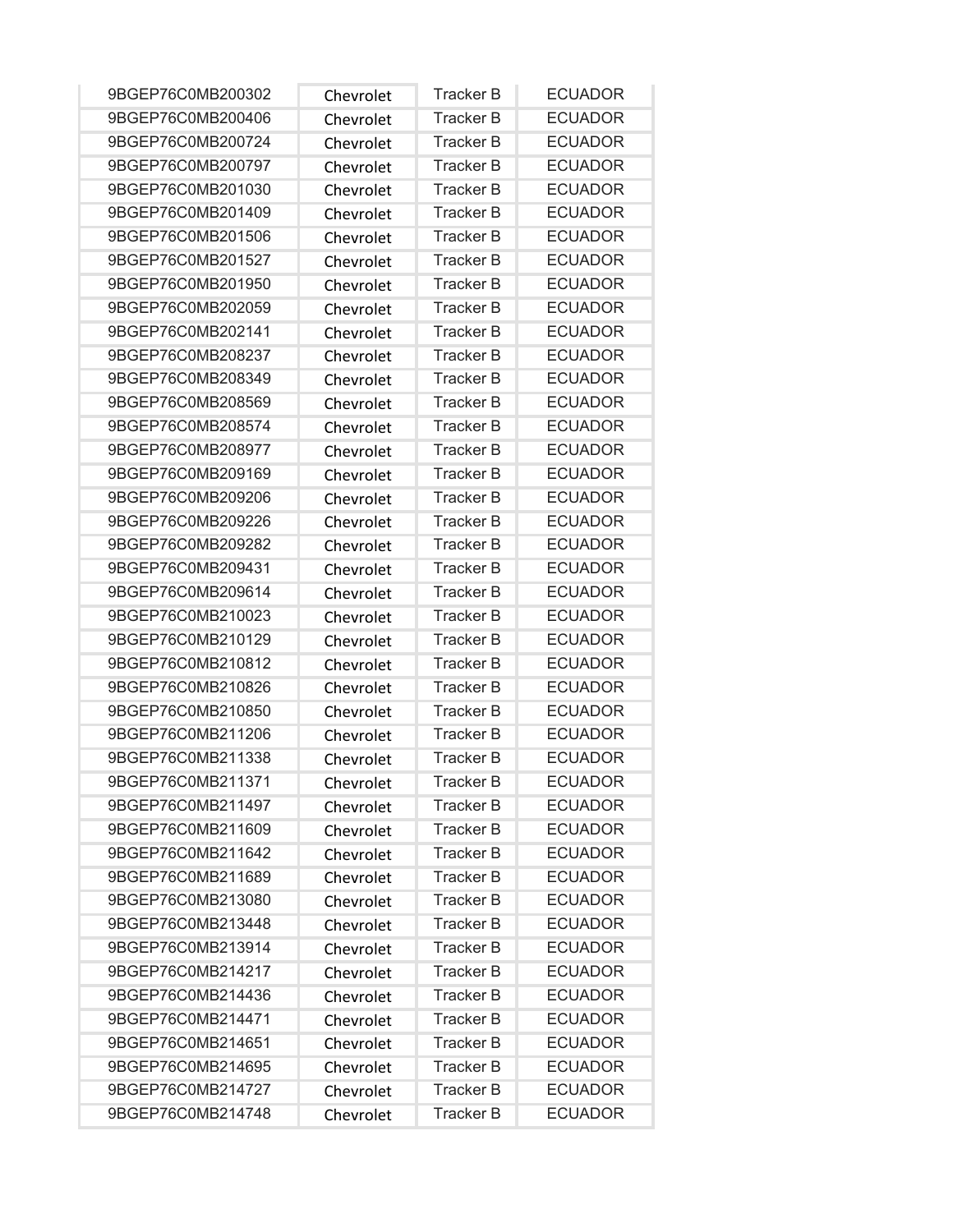| 9BGEP76C0MB214830                      | Chevrolet              | <b>Tracker B</b>              | <b>ECUADOR</b>                   |
|----------------------------------------|------------------------|-------------------------------|----------------------------------|
| 9BGEP76C0MB214920                      | Chevrolet              | <b>Tracker B</b>              | <b>ECUADOR</b>                   |
| 9BGEP76C0MB214928                      | Chevrolet              | <b>Tracker B</b>              | <b>ECUADOR</b>                   |
| 9BGEP76C0MB215054                      | Chevrolet              | <b>Tracker B</b>              | <b>ECUADOR</b>                   |
| 9BGEP76C0MB215097                      | Chevrolet              | <b>Tracker B</b>              | <b>ECUADOR</b>                   |
| 9BGEP76C0MB215275                      | Chevrolet              | Tracker B                     | <b>ECUADOR</b>                   |
| 9BGEP76C0MB215435                      | Chevrolet              | <b>Tracker B</b>              | <b>ECUADOR</b>                   |
| 9BGEP76C0MB215463                      | Chevrolet              | <b>Tracker B</b>              | <b>ECUADOR</b>                   |
| 9BGEP76C0MB215473                      | Chevrolet              | Tracker B                     | <b>ECUADOR</b>                   |
| 9BGEP76C0MB215487                      | Chevrolet              | <b>Tracker B</b>              | <b>ECUADOR</b>                   |
| 9BGEP76C0MB220352                      | Chevrolet              | <b>Tracker B</b>              | <b>ECUADOR</b>                   |
| 9BGEP76C0MB221626                      | Chevrolet              | <b>Tracker B</b>              | <b>ECUADOR</b>                   |
| 9BGEP76C0MB221997                      | Chevrolet              | <b>Tracker B</b>              | <b>ECUADOR</b>                   |
| 9BGEP76C0MB226911                      | Chevrolet              | Tracker B                     | <b>ECUADOR</b>                   |
| 9BGEP76C0MB227007                      | Chevrolet              | <b>Tracker B</b>              | <b>ECUADOR</b>                   |
| 9BGEP76C0MB227200                      | Chevrolet              | <b>Tracker B</b>              | <b>ECUADOR</b>                   |
| 9BGEP76C0MB227423                      | Chevrolet              | <b>Tracker B</b>              | <b>ECUADOR</b>                   |
| 9BGEP76C0NB192500                      | Chevrolet              | <b>Tracker B</b>              | <b>ECUADOR</b>                   |
| 9BGEA76C0NB188114                      | Chevrolet              | Tracker B                     | <b>ECUADOR</b>                   |
| 9BGEP76C0NB169387                      | Chevrolet              | Tracker B                     | <b>ECUADOR</b>                   |
| 9BGEA76C0NB175630                      | Chevrolet              | Tracker B                     | <b>ECUADOR</b>                   |
| 9BGEA76C0NB175713                      | Chevrolet              | Tracker B                     | <b>ECUADOR</b>                   |
| 9BGEP76C0NB179150                      | Chevrolet              | Tracker B                     | <b>ECUADOR</b>                   |
| 9BGEA76C0NB187859                      | Chevrolet              | Tracker B                     | <b>ECUADOR</b>                   |
| 9BGEP76C0NB177400                      | Chevrolet              | Tracker B                     | <b>ECUADOR</b>                   |
| 9BGEP76C0NB175856                      | Chevrolet              | Tracker B                     | <b>ECUADOR</b>                   |
| 9BGEP76C0NB175835                      | Chevrolet              | <b>Tracker B</b>              | <b>ECUADOR</b>                   |
| 9BGEA76C0NB176751                      | Chevrolet              | Tracker B                     | <b>ECUADOR</b>                   |
| 9BGEA76C0NB187425                      | Chevrolet              | Tracker B                     | <b>ECUADOR</b>                   |
| 9BGEA76C0NB194535                      | Chevrolet              | <b>Tracker B</b>              | <b>ECUADOR</b>                   |
| 9BGEP76C0NB189477                      | Chevrolet<br>Chevrolet | <b>Tracker B</b>              | <b>ECUADOR</b>                   |
| 9BGEN76C0NB189375<br>9BGEP76C0NB174715 | Chevrolet              | Tracker B<br><b>Tracker B</b> | <b>ECUADOR</b><br><b>ECUADOR</b> |
| 9BGEN76C0NB189967                      | Chevrolet              | <b>Tracker B</b>              | <b>ECUADOR</b>                   |
| 9BGEA76C0NB169832                      | Chevrolet              | <b>Tracker B</b>              | <b>ECUADOR</b>                   |
| 9BGEA76C0NB169754                      | Chevrolet              | <b>Tracker B</b>              | <b>ECUADOR</b>                   |
| 9BGEP76C0NB194461                      | Chevrolet              | <b>Tracker B</b>              | <b>ECUADOR</b>                   |
| 9BGEN76C0NB179592                      | Chevrolet              | <b>Tracker B</b>              | <b>ECUADOR</b>                   |
| 9BGEA76C0NB180481                      | Chevrolet              | <b>Tracker B</b>              | <b>ECUADOR</b>                   |
| 9BGEN76C0NB189725                      | Chevrolet              | Tracker B                     | <b>ECUADOR</b>                   |
| 9BGEP76C0NB189657                      | Chevrolet              | <b>Tracker B</b>              | <b>ECUADOR</b>                   |
| 9BGEP76C0NB170391                      | Chevrolet              | Tracker B                     | <b>ECUADOR</b>                   |
| 9BGEP76C0NB179901                      | Chevrolet              | Tracker B                     | <b>ECUADOR</b>                   |
| 9BGEN76C0NB190244                      | Chevrolet              | Tracker B                     | <b>ECUADOR</b>                   |
| 9BGEA76C0NB187444                      | Chevrolet              | <b>Tracker B</b>              | <b>ECUADOR</b>                   |
| 9BGEP76C0NB192201                      | Chevrolet              | <b>Tracker B</b>              | <b>ECUADOR</b>                   |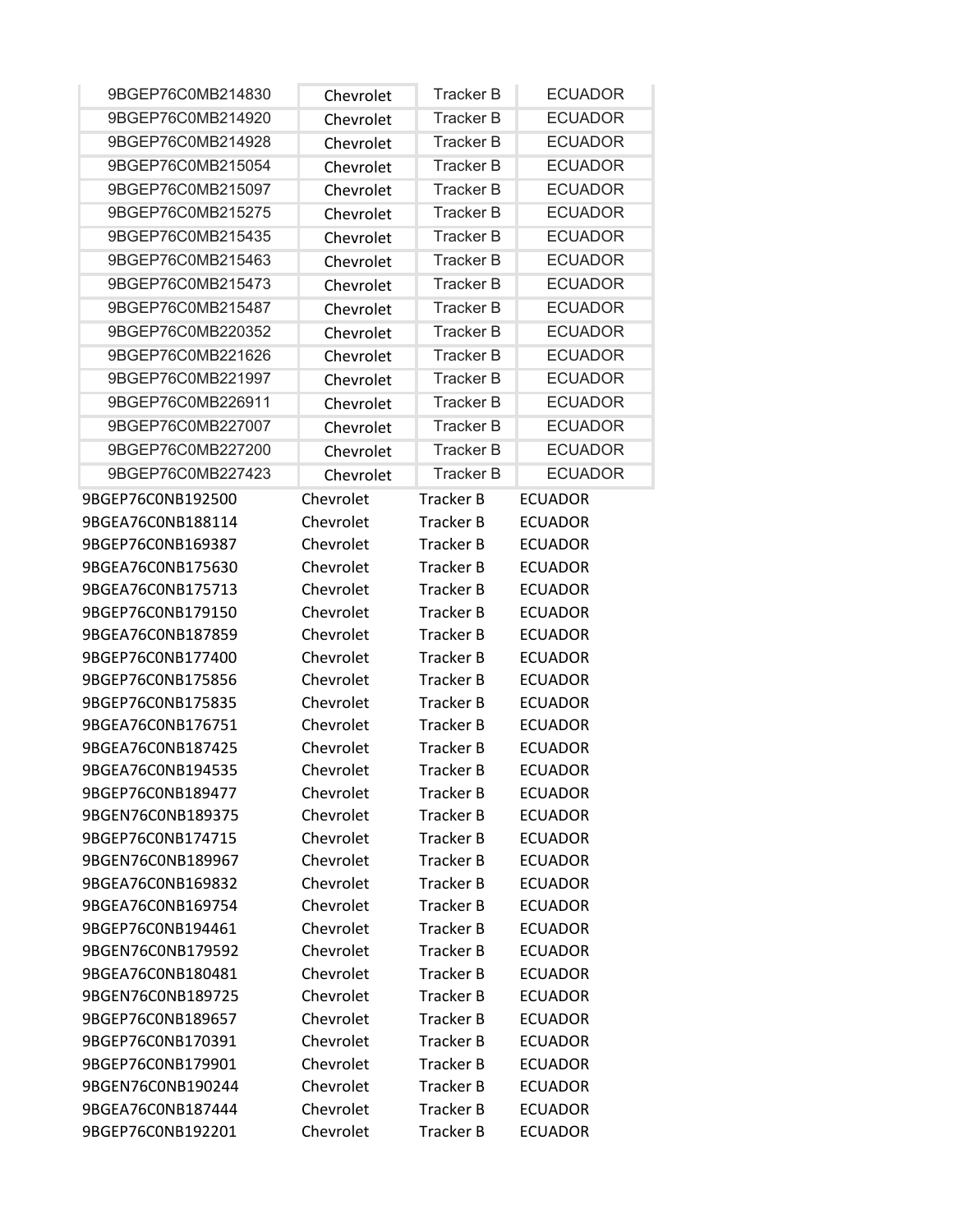| 9BGEA76C0NB175041 | Chevrolet | Tracker B        | <b>ECUADOR</b> |
|-------------------|-----------|------------------|----------------|
| 9BGEN76C0NB190891 | Chevrolet | <b>Tracker B</b> | <b>ECUADOR</b> |
| 9BGEN76C0NB191321 | Chevrolet | <b>Tracker B</b> | <b>ECUADOR</b> |
| 9BGEN76C0NB174573 | Chevrolet | <b>Tracker B</b> | <b>ECUADOR</b> |
| 9BGEN76C0NB169356 | Chevrolet | Tracker B        | <b>ECUADOR</b> |
| 9BGEP76C0NB174703 | Chevrolet | <b>Tracker B</b> | <b>ECUADOR</b> |
| 9BGEP76C0NB176688 | Chevrolet | <b>Tracker B</b> | <b>ECUADOR</b> |
| 9BGEA76C0NB186951 | Chevrolet | <b>Tracker B</b> | <b>ECUADOR</b> |
| 9BGEA76C0NB175566 | Chevrolet | <b>Tracker B</b> | <b>ECUADOR</b> |
| 9BGEP76C0NB175891 | Chevrolet | Tracker B        | <b>ECUADOR</b> |
| 9BGEA76C0NB176739 | Chevrolet | <b>Tracker B</b> | <b>ECUADOR</b> |
| 9BGEA76C0NB178304 | Chevrolet | Tracker B        | <b>ECUADOR</b> |
| 9BGEP76C0NB170558 | Chevrolet | <b>Tracker B</b> | <b>ECUADOR</b> |
| 9BGEP76C0NB178970 | Chevrolet | <b>Tracker B</b> | <b>ECUADOR</b> |
| 9BGEP76C0NB190836 | Chevrolet | Tracker B        | <b>ECUADOR</b> |
| 9BGEN76C0NB194998 | Chevrolet | <b>Tracker B</b> | <b>ECUADOR</b> |
| 9BGEN76C0NB190321 | Chevrolet | Tracker B        | <b>ECUADOR</b> |
| 9BGEA76C0NB174369 | Chevrolet | <b>Tracker B</b> | <b>ECUADOR</b> |
| 9BGEA76C0NB180125 | Chevrolet | Tracker B        | <b>ECUADOR</b> |
| 9BGEP76C0NB174711 | Chevrolet | <b>Tracker B</b> | <b>ECUADOR</b> |
| 9BGEP76C0NB176990 | Chevrolet | <b>Tracker B</b> | <b>ECUADOR</b> |
| 9BGEA76C0NB194557 | Chevrolet | Tracker B        | <b>ECUADOR</b> |
| 9BGEN76CONB173175 | Chevrolet | <b>Tracker B</b> | <b>ECUADOR</b> |
| 9BGEN76C0NB188748 | Chevrolet | Tracker B        | <b>ECUADOR</b> |
| 9BGEP76C0NB174138 | Chevrolet | <b>Tracker B</b> | <b>ECUADOR</b> |
| 9BGEN76C0NB179893 | Chevrolet | <b>Tracker B</b> | <b>ECUADOR</b> |
| 9BGEP76C0NB179872 | Chevrolet | <b>Tracker B</b> | <b>ECUADOR</b> |
| 9BGEN76CONB175871 | Chevrolet | <b>Tracker B</b> | <b>ECUADOR</b> |
| 9BGEN76C0NB179430 | Chevrolet | Tracker B        | <b>ECUADOR</b> |
| 9BGEN76C0NB190225 | Chevrolet | <b>Tracker B</b> | <b>ECUADOR</b> |
| 9BGEP76C0NB173160 | Chevrolet | Tracker B        | <b>ECUADOR</b> |
| 9BGEN76C0NB189098 | Chevrolet | Tracker B        | <b>ECUADOR</b> |
| 9BGEN76C0NB174495 | Chevrolet | <b>Tracker B</b> | <b>ECUADOR</b> |
| 9BGEN76C0NB190020 | Chevrolet | <b>Tracker B</b> | <b>ECUADOR</b> |
| 9BGEN76C0NB170158 | Chevrolet | <b>Tracker B</b> | <b>ECUADOR</b> |
| 9BGEN76C0NB191133 | Chevrolet | <b>Tracker B</b> | <b>ECUADOR</b> |
| 9BGEN76C0NB178365 | Chevrolet | <b>Tracker B</b> | <b>ECUADOR</b> |
| 9BGEN76C0NB170520 | Chevrolet | Tracker B        | <b>ECUADOR</b> |
| 9BGEN76C0NB178579 | Chevrolet | <b>Tracker B</b> | <b>ECUADOR</b> |
| 9BGEP76C0NB173362 | Chevrolet | <b>Tracker B</b> | <b>ECUADOR</b> |
| 9BGEP76C0NB177445 | Chevrolet | Tracker B        | <b>ECUADOR</b> |
| 9BGEP76C0NB179350 | Chevrolet | <b>Tracker B</b> | <b>ECUADOR</b> |
| 9BGEP76C0NB177160 | Chevrolet | <b>Tracker B</b> | <b>ECUADOR</b> |
| 9BGEA76C0NB175723 | Chevrolet | <b>Tracker B</b> | <b>ECUADOR</b> |
| 9BGEP76C0NB178171 | Chevrolet | Tracker B        | <b>ECUADOR</b> |
| 9BGEN76C0NB169662 | Chevrolet | Tracker B        | <b>ECUADOR</b> |
| 9BGEA76C0NB189713 | Chevrolet | <b>Tracker B</b> | <b>ECUADOR</b> |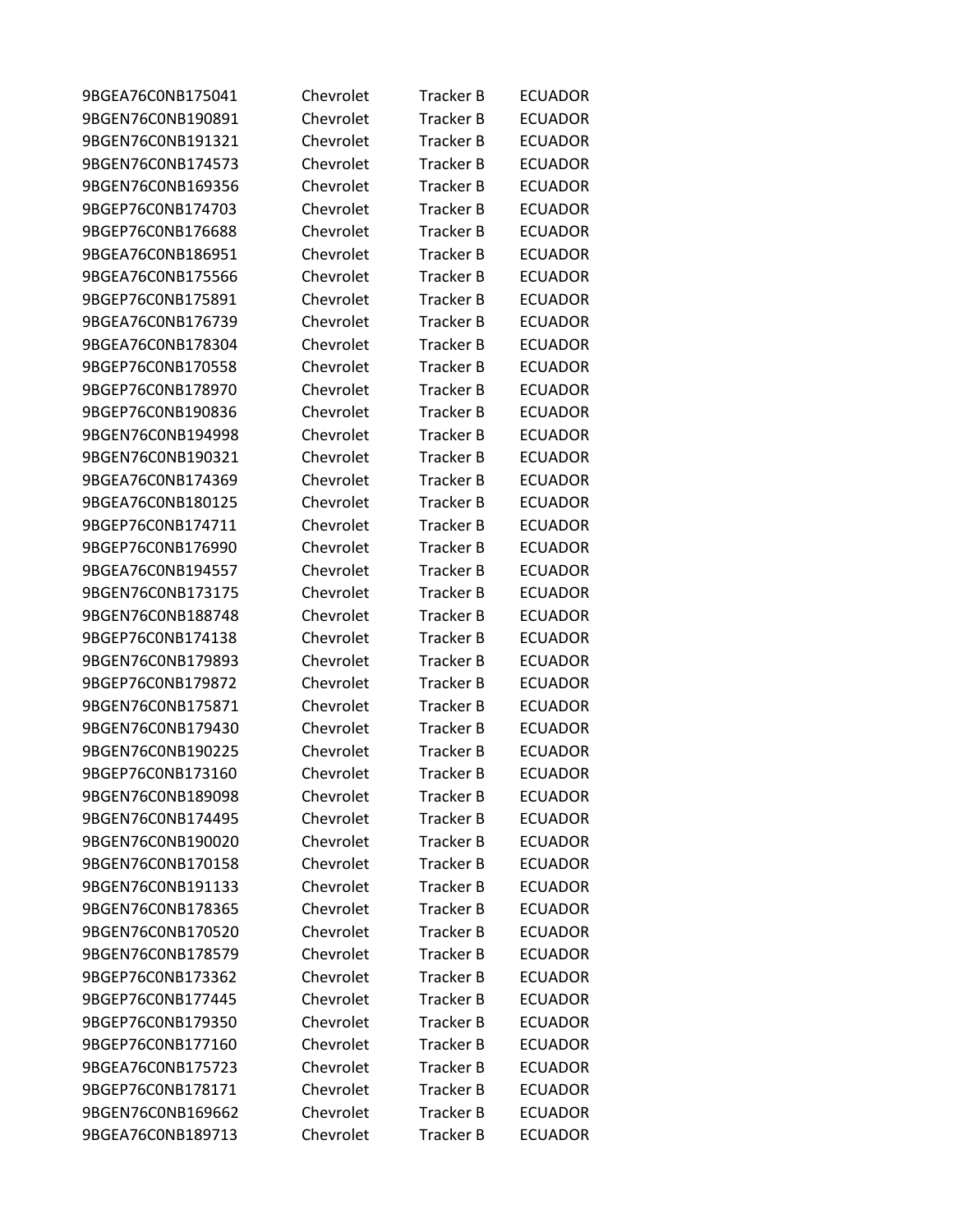| 9BGEN76C0NB188530 | Chevrolet | Tracker B        | <b>ECUADOR</b> |
|-------------------|-----------|------------------|----------------|
| 9BGEN76C0NB189923 | Chevrolet | <b>Tracker B</b> | <b>ECUADOR</b> |
| 9BGEA76C0NB175306 | Chevrolet | <b>Tracker B</b> | <b>ECUADOR</b> |
| 9BGEP76C0NB180426 | Chevrolet | <b>Tracker B</b> | <b>ECUADOR</b> |
| 9BGEN76C0NB190589 | Chevrolet | Tracker B        | <b>ECUADOR</b> |
| 9BGEP76C0NB174322 | Chevrolet | <b>Tracker B</b> | <b>ECUADOR</b> |
| 9BGEA76C0NB189038 | Chevrolet | <b>Tracker B</b> | <b>ECUADOR</b> |
| 9BGEA76C0NB169229 | Chevrolet | <b>Tracker B</b> | <b>ECUADOR</b> |
| 9BGEN76C0NB177504 | Chevrolet | <b>Tracker B</b> | <b>ECUADOR</b> |
| 9BGEP76C0NB193843 | Chevrolet | Tracker B        | <b>ECUADOR</b> |
| 9BGEN76C0NB192760 | Chevrolet | <b>Tracker B</b> | <b>ECUADOR</b> |
| 9BGEA76C0NB173561 | Chevrolet | Tracker B        | <b>ECUADOR</b> |
| 9BGEP76C0NB173729 | Chevrolet | <b>Tracker B</b> | <b>ECUADOR</b> |
| 9BGEP76C0NB170718 | Chevrolet | <b>Tracker B</b> | <b>ECUADOR</b> |
| 9BGEA76C0NB189623 | Chevrolet | Tracker B        | <b>ECUADOR</b> |
| 9BGEP76C0NB173358 | Chevrolet | <b>Tracker B</b> | <b>ECUADOR</b> |
| 9BGEP76C0NB169556 | Chevrolet | Tracker B        | <b>ECUADOR</b> |
| 9BGEA76C0NB188308 | Chevrolet | <b>Tracker B</b> | <b>ECUADOR</b> |
| 9BGEP76C0NB171322 | Chevrolet | Tracker B        | <b>ECUADOR</b> |
| 9BGEN76C0NB175064 | Chevrolet | <b>Tracker B</b> | <b>ECUADOR</b> |
| 9BGEP76C0NB170136 | Chevrolet | <b>Tracker B</b> | <b>ECUADOR</b> |
| 9BGEP76C0NB170340 | Chevrolet | Tracker B        | <b>ECUADOR</b> |
| 9BGEP76C0NB169536 | Chevrolet | <b>Tracker B</b> | <b>ECUADOR</b> |
| 9BGEP76C0NB169783 | Chevrolet | Tracker B        | <b>ECUADOR</b> |
| 9BGEA76C0NB175241 | Chevrolet | <b>Tracker B</b> | <b>ECUADOR</b> |
| 9BGEA76C0NB175487 | Chevrolet | <b>Tracker B</b> | <b>ECUADOR</b> |
| 9BGEN76C0NB193004 | Chevrolet | <b>Tracker B</b> | <b>ECUADOR</b> |
| 9BGEN76C0NB193790 | Chevrolet | <b>Tracker B</b> | <b>ECUADOR</b> |
| 9BGEN76C0NB190383 | Chevrolet | Tracker B        | <b>ECUADOR</b> |
| 9BGEP76C0NB170707 | Chevrolet | <b>Tracker B</b> | <b>ECUADOR</b> |
| 9BGEN76C0NB173971 | Chevrolet | Tracker B        | <b>ECUADOR</b> |
| 9BGEP76C0NB173345 | Chevrolet | Tracker B        | <b>ECUADOR</b> |
| 9BGEA76C0NB189988 | Chevrolet | <b>Tracker B</b> | <b>ECUADOR</b> |
| 9BGEN76C0NB175224 | Chevrolet | <b>Tracker B</b> | <b>ECUADOR</b> |
| 9BGEN76C0NB178259 | Chevrolet | <b>Tracker B</b> | <b>ECUADOR</b> |
| 9BGEN76C0NB195136 | Chevrolet | <b>Tracker B</b> | <b>ECUADOR</b> |
| 9BGEN76C0NB175865 | Chevrolet | <b>Tracker B</b> | <b>ECUADOR</b> |
| 9BGEN76C0NB192497 | Chevrolet | Tracker B        | <b>ECUADOR</b> |
| 9BGEN76C0NB193863 | Chevrolet | <b>Tracker B</b> | <b>ECUADOR</b> |
| 9BGEA76C0NB190145 | Chevrolet | <b>Tracker B</b> | <b>ECUADOR</b> |
| 9BGEA76C0NB187667 | Chevrolet | Tracker B        | <b>ECUADOR</b> |
| 9BGEA76C0NB175038 | Chevrolet | <b>Tracker B</b> | <b>ECUADOR</b> |
| 9BGEN76C0NB188418 | Chevrolet | <b>Tracker B</b> | <b>ECUADOR</b> |
| 9BGEN76C0NB169583 | Chevrolet | <b>Tracker B</b> | <b>ECUADOR</b> |
| 9BGEN76C0NB179911 | Chevrolet | Tracker B        | <b>ECUADOR</b> |
| 9BGEA76C0NB187527 | Chevrolet | Tracker B        | <b>ECUADOR</b> |
| 9BGEA76C0NB190915 | Chevrolet | Tracker B        | <b>ECUADOR</b> |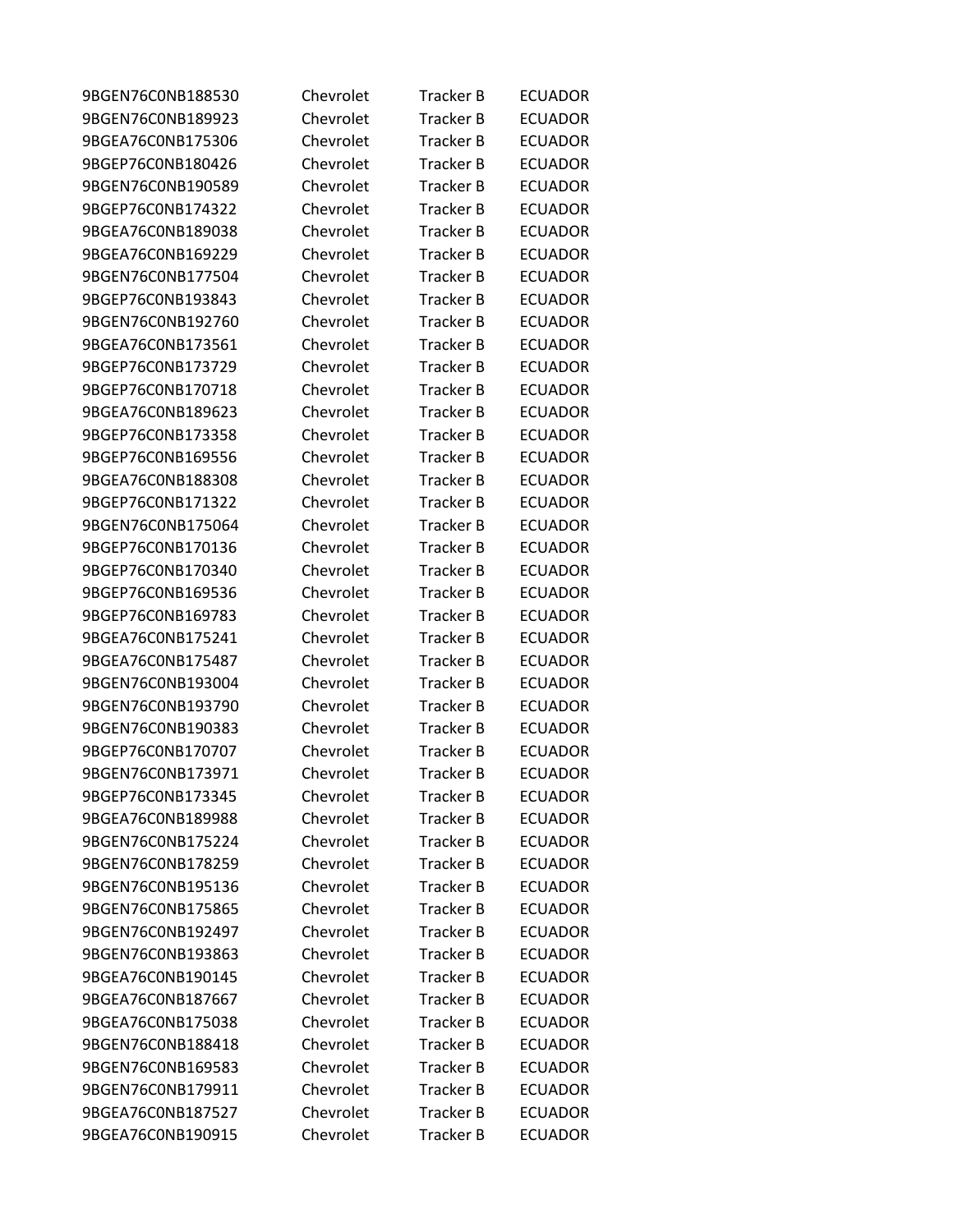| 9BGEN76C0NB188936 | Chevrolet | Tracker B        | <b>ECUADOR</b> |
|-------------------|-----------|------------------|----------------|
| 9BGEP76C0NB189754 | Chevrolet | <b>Tracker B</b> | <b>ECUADOR</b> |
| 9BGEN76C0NB180662 | Chevrolet | <b>Tracker B</b> | <b>ECUADOR</b> |
| 9BGEA76C0NB170304 | Chevrolet | <b>Tracker B</b> | <b>ECUADOR</b> |
| 9BGEN76C0NB191711 | Chevrolet | Tracker B        | <b>ECUADOR</b> |
| 9BGEA76C0NB189231 | Chevrolet | <b>Tracker B</b> | <b>ECUADOR</b> |
| 9BGEN76C0NB179159 | Chevrolet | <b>Tracker B</b> | <b>ECUADOR</b> |
| 9BGEN76C0NB193167 | Chevrolet | <b>Tracker B</b> | <b>ECUADOR</b> |
| 9BGEA76C0NB179480 | Chevrolet | <b>Tracker B</b> | <b>ECUADOR</b> |
| 9BGEA76C0NB188404 | Chevrolet | Tracker B        | <b>ECUADOR</b> |
| 9BGEN76C0NB188493 | Chevrolet | <b>Tracker B</b> | <b>ECUADOR</b> |
| 9BGEN76C0NB171219 | Chevrolet | Tracker B        | <b>ECUADOR</b> |
| 9BGEA76C0NB193040 | Chevrolet | <b>Tracker B</b> | <b>ECUADOR</b> |
| 9BGEN76CONB188771 | Chevrolet | <b>Tracker B</b> | <b>ECUADOR</b> |
| 9BGEA76C0NB189817 | Chevrolet | Tracker B        | <b>ECUADOR</b> |
| 9BGEP76C0NB170387 | Chevrolet | <b>Tracker B</b> | <b>ECUADOR</b> |
| 9BGEP76C0NB171370 | Chevrolet | Tracker B        | <b>ECUADOR</b> |
| 9BGEA76C0NB174407 | Chevrolet | <b>Tracker B</b> | <b>ECUADOR</b> |
| 9BGEP76C0NB177068 | Chevrolet | Tracker B        | <b>ECUADOR</b> |
| 9BGEP76C0NB174641 | Chevrolet | <b>Tracker B</b> | <b>ECUADOR</b> |
| 9BGEN76C0NB171467 | Chevrolet | <b>Tracker B</b> | <b>ECUADOR</b> |
| 9BGEN76C0NB180520 | Chevrolet | Tracker B        | <b>ECUADOR</b> |
| 9BGEN76C0NB174042 | Chevrolet | <b>Tracker B</b> | <b>ECUADOR</b> |
| 9BGEP76C0NB187765 | Chevrolet | Tracker B        | <b>ECUADOR</b> |
| 9BGEN76C0NB187337 | Chevrolet | <b>Tracker B</b> | <b>ECUADOR</b> |
| 9BGEA76C0NB174251 | Chevrolet | <b>Tracker B</b> | <b>ECUADOR</b> |
| 9BGEA76C0NB188658 | Chevrolet | <b>Tracker B</b> | <b>ECUADOR</b> |
| 9BGEN76C0NB175467 | Chevrolet | <b>Tracker B</b> | <b>ECUADOR</b> |
| 9BGEP76C0NB178310 | Chevrolet | Tracker B        | <b>ECUADOR</b> |
| 9BGEA76C0NB194748 | Chevrolet | <b>Tracker B</b> | <b>ECUADOR</b> |
| 9BGEA76C0NB190888 | Chevrolet | Tracker B        | <b>ECUADOR</b> |
| 9BGEN76C0NB194702 | Chevrolet | Tracker B        | <b>ECUADOR</b> |
| 9BGEP76C0NB178144 | Chevrolet | <b>Tracker B</b> | <b>ECUADOR</b> |
| 9BGEA76C0NB188182 | Chevrolet | Tracker B        | <b>ECUADOR</b> |
| 9BGEA76C0NB174764 | Chevrolet | <b>Tracker B</b> | <b>ECUADOR</b> |
| 9BGEA76C0NB173646 | Chevrolet | <b>Tracker B</b> | <b>ECUADOR</b> |
| 9BGEP76C0NB180059 | Chevrolet | <b>Tracker B</b> | <b>ECUADOR</b> |
| 9BGEN76C0NB178242 | Chevrolet | Tracker B        | <b>ECUADOR</b> |
| 9BGEA76C0NB176777 | Chevrolet | <b>Tracker B</b> | <b>ECUADOR</b> |
| 9BGEA76C0NB174085 | Chevrolet | <b>Tracker B</b> | <b>ECUADOR</b> |
| 9BGEP76C0NB193557 | Chevrolet | Tracker B        | <b>ECUADOR</b> |
| 9BGEP76C0NB170166 | Chevrolet | <b>Tracker B</b> | <b>ECUADOR</b> |
| 9BGEN76C0NB170793 | Chevrolet | <b>Tracker B</b> | <b>ECUADOR</b> |
| 9BGEA76C0NB169405 | Chevrolet | <b>Tracker B</b> | <b>ECUADOR</b> |
| 9BGEN76C0NB175130 | Chevrolet | Tracker B        | <b>ECUADOR</b> |
| 9BGEA76C0NB187805 | Chevrolet | Tracker B        | <b>ECUADOR</b> |
| 9BGEN76C0NB170069 | Chevrolet | <b>Tracker B</b> | <b>ECUADOR</b> |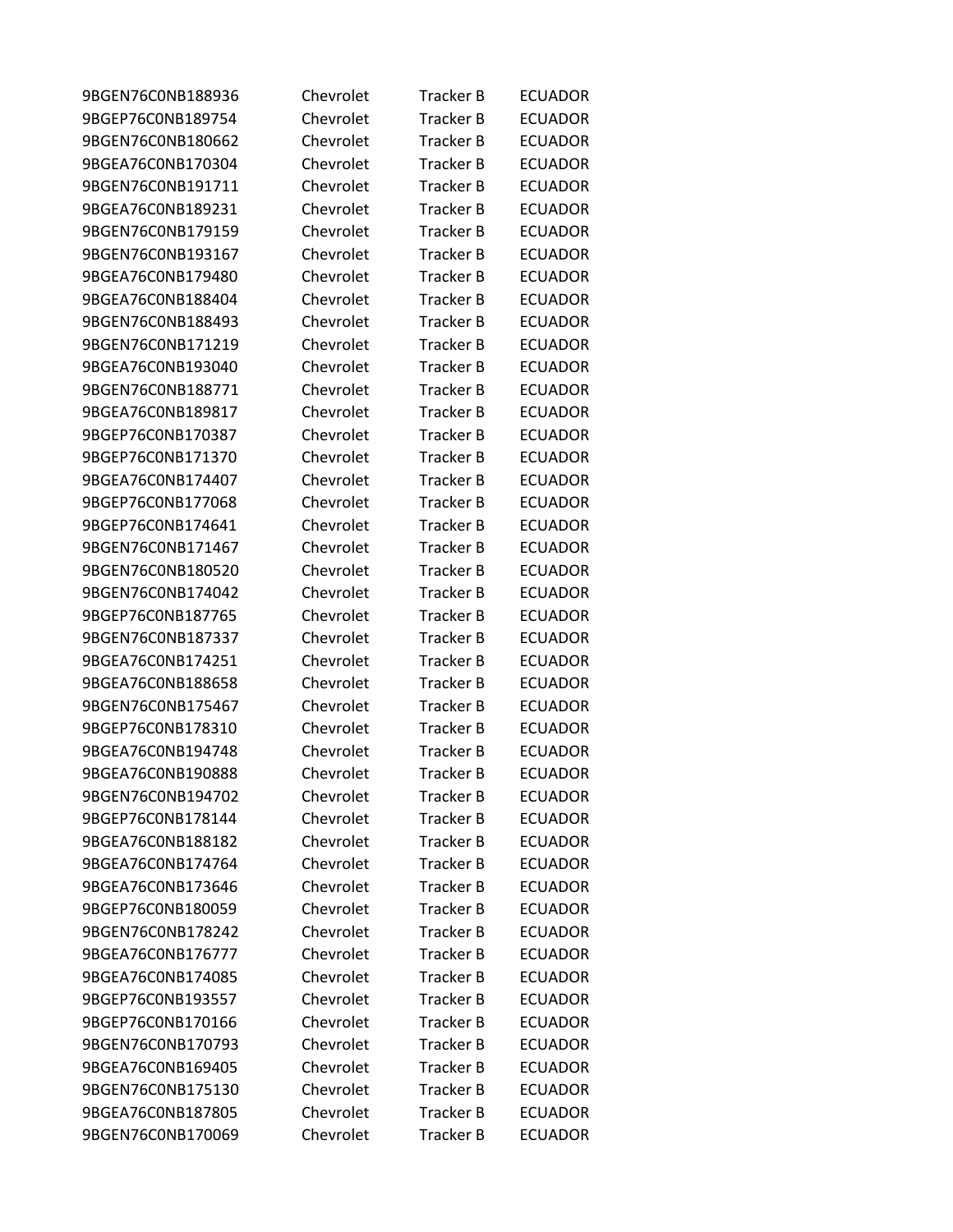| 9BGEN76C0NB193385 | Chevrolet | Tracker B        | <b>ECUADOR</b> |
|-------------------|-----------|------------------|----------------|
| 9BGEN76C0NB170846 | Chevrolet | <b>Tracker B</b> | <b>ECUADOR</b> |
| 9BGEA76C0NB175168 | Chevrolet | <b>Tracker B</b> | <b>ECUADOR</b> |
| 9BGEA76C0NB175641 | Chevrolet | <b>Tracker B</b> | <b>ECUADOR</b> |
| 9BGEA76C0NB175548 | Chevrolet | Tracker B        | <b>ECUADOR</b> |
| 9BGEP76C0NB175814 | Chevrolet | <b>Tracker B</b> | <b>ECUADOR</b> |
| 9BGEN76C0NB194542 | Chevrolet | <b>Tracker B</b> | <b>ECUADOR</b> |
| 9BGEN76C0NB188170 | Chevrolet | <b>Tracker B</b> | <b>ECUADOR</b> |
| 9BGEA76C0NB177832 | Chevrolet | <b>Tracker B</b> | <b>ECUADOR</b> |
| 9BGEP76C0NB174800 | Chevrolet | Tracker B        | <b>ECUADOR</b> |
| 9BGEN76C0NB193001 | Chevrolet | <b>Tracker B</b> | <b>ECUADOR</b> |
| 9BGEP76C0NB190839 | Chevrolet | Tracker B        | <b>ECUADOR</b> |
| 9BGEP76C0NB179914 | Chevrolet | <b>Tracker B</b> | <b>ECUADOR</b> |
| 9BGEN76C0NB192942 | Chevrolet | <b>Tracker B</b> | <b>ECUADOR</b> |
| 9BGEA76C0NB189243 | Chevrolet | Tracker B        | <b>ECUADOR</b> |
| 9BGEP76C0NB190302 | Chevrolet | <b>Tracker B</b> | <b>ECUADOR</b> |
| 9BGEP76C0NB189632 | Chevrolet | Tracker B        | <b>ECUADOR</b> |
| 9BGEA76C0NB189831 | Chevrolet | <b>Tracker B</b> | <b>ECUADOR</b> |
| 9BGEN76C0NB179454 | Chevrolet | Tracker B        | <b>ECUADOR</b> |
| 9BGEN76C0NB187042 | Chevrolet | <b>Tracker B</b> | <b>ECUADOR</b> |
| 9BGEP76C0NB193375 | Chevrolet | <b>Tracker B</b> | <b>ECUADOR</b> |
| 9BGEN76C0NB178495 | Chevrolet | Tracker B        | <b>ECUADOR</b> |
| 9BGEA76C0NB194088 | Chevrolet | <b>Tracker B</b> | <b>ECUADOR</b> |
| 9BGEN76C0NB170183 | Chevrolet | Tracker B        | <b>ECUADOR</b> |
| 9BGEP76C0NB169239 | Chevrolet | <b>Tracker B</b> | <b>ECUADOR</b> |
| 9BGEA76C0NB175413 | Chevrolet | <b>Tracker B</b> | <b>ECUADOR</b> |
| 9BGEP76C0NB174356 | Chevrolet | <b>Tracker B</b> | <b>ECUADOR</b> |
| 9BGEA76C0NB193087 | Chevrolet | <b>Tracker B</b> | <b>ECUADOR</b> |
| 9BGEA76C0NB178086 | Chevrolet | Tracker B        | <b>ECUADOR</b> |
| 9BGEN76C0NB188892 | Chevrolet | <b>Tracker B</b> | <b>ECUADOR</b> |
| 9BGEP76C0NB180187 | Chevrolet | Tracker B        | <b>ECUADOR</b> |
| 9BGEN76C0NB188730 | Chevrolet | Tracker B        | <b>ECUADOR</b> |
| 9BGEA76C0NB189288 | Chevrolet | <b>Tracker B</b> | <b>ECUADOR</b> |
| 9BGEN76C0NB190047 | Chevrolet | Tracker B        | <b>ECUADOR</b> |
| 9BGEN76C0NB173048 | Chevrolet | <b>Tracker B</b> | <b>ECUADOR</b> |
| 9BGEN76C0NB187490 | Chevrolet | <b>Tracker B</b> | <b>ECUADOR</b> |
| 9BGEN76C0NB195237 | Chevrolet | <b>Tracker B</b> | <b>ECUADOR</b> |
| 9BGEA76C0NB187802 | Chevrolet | Tracker B        | <b>ECUADOR</b> |
| 9BGEN76C0NB174084 | Chevrolet | <b>Tracker B</b> | <b>ECUADOR</b> |
| 9BGEN76C0NB189976 | Chevrolet | <b>Tracker B</b> | <b>ECUADOR</b> |
| 9BGEA76C0NB189818 | Chevrolet | Tracker B        | <b>ECUADOR</b> |
| 9BGEP76C0NB174326 | Chevrolet | <b>Tracker B</b> | <b>ECUADOR</b> |
| 9BGEN76C0NB174290 | Chevrolet | <b>Tracker B</b> | <b>ECUADOR</b> |
| 9BGEN76C0NB189635 | Chevrolet | <b>Tracker B</b> | <b>ECUADOR</b> |
| 9BGEP76C0NB175126 | Chevrolet | Tracker B        | <b>ECUADOR</b> |
| 9BGEA76C0NB175682 | Chevrolet | Tracker B        | <b>ECUADOR</b> |
| 9BGEA76C0NB174751 | Chevrolet | Tracker B        | <b>ECUADOR</b> |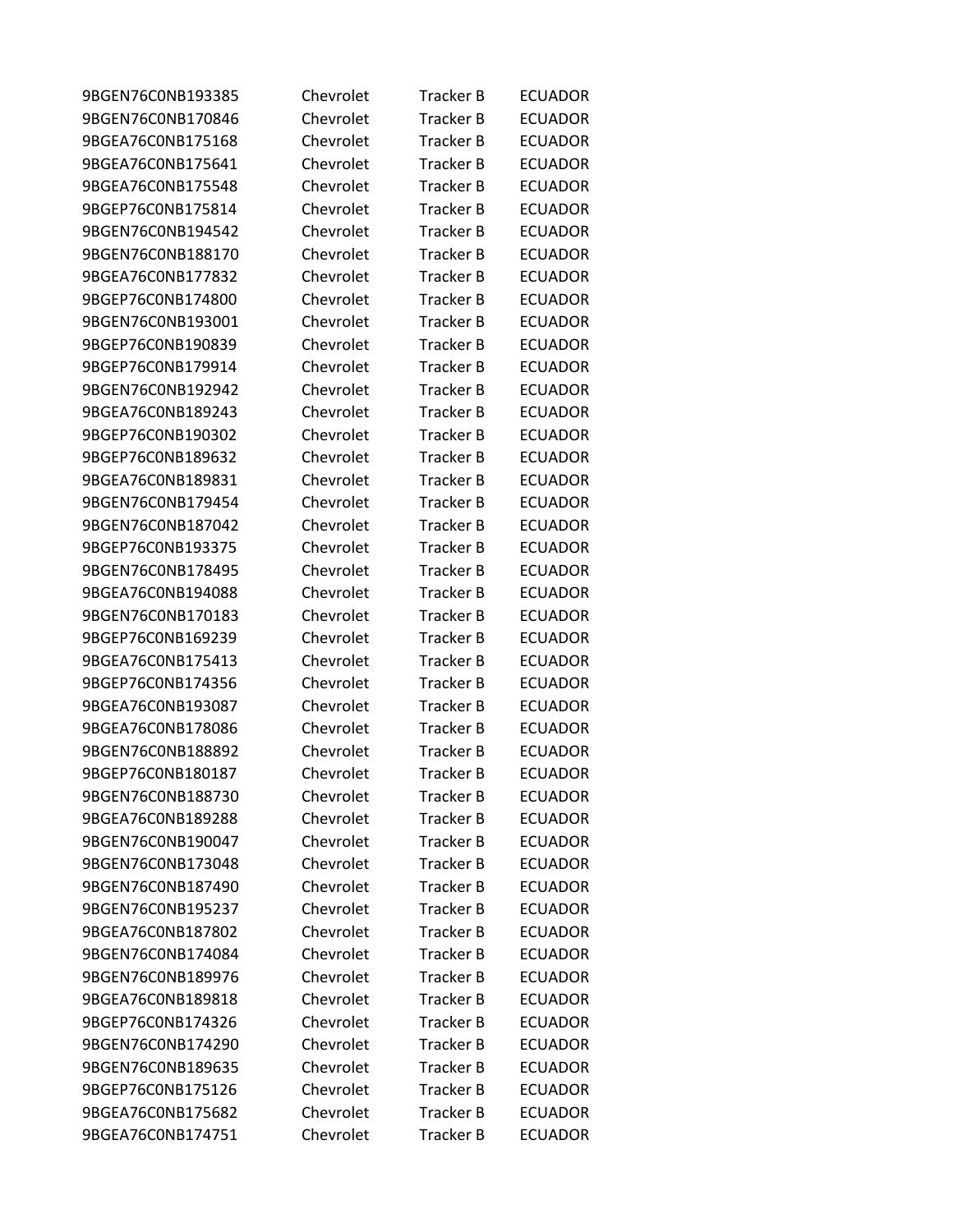| 9BGEN76C0NB170975 | Chevrolet | Tracker B        | <b>ECUADOR</b> |
|-------------------|-----------|------------------|----------------|
| 9BGEN76C0NB174959 | Chevrolet | <b>Tracker B</b> | <b>ECUADOR</b> |
| 9BGEN76C0NB188180 | Chevrolet | <b>Tracker B</b> | <b>ECUADOR</b> |
| 9BGEN76C0NB193981 | Chevrolet | <b>Tracker B</b> | <b>ECUADOR</b> |
| 9BGEA76C0NB176765 | Chevrolet | <b>Tracker B</b> | <b>ECUADOR</b> |
| 9BGEN76C0NB178473 | Chevrolet | <b>Tracker B</b> | <b>ECUADOR</b> |
| 9BGEA76C0NB190862 | Chevrolet | <b>Tracker B</b> | <b>ECUADOR</b> |
| 9BGEN76C0NB192536 | Chevrolet | <b>Tracker B</b> | <b>ECUADOR</b> |
| 9BGEA76C0NB189369 | Chevrolet | <b>Tracker B</b> | <b>ECUADOR</b> |
| 9BGEP76C0NB179376 | Chevrolet | Tracker B        | <b>ECUADOR</b> |
| 9BGEP76C0NB173380 | Chevrolet | <b>Tracker B</b> | <b>ECUADOR</b> |
| 9BGEN76C0NB170913 | Chevrolet | <b>Tracker B</b> | <b>ECUADOR</b> |
| 9BGEP76C0NB173620 | Chevrolet | <b>Tracker B</b> | <b>ECUADOR</b> |
| 9BGEN76C0NB194690 | Chevrolet | Tracker B        | <b>ECUADOR</b> |
| 9BGEN76C0NB170255 | Chevrolet | <b>Tracker B</b> | <b>ECUADOR</b> |
| 9BGEP76C0NB192471 | Chevrolet | <b>Tracker B</b> | <b>ECUADOR</b> |
| 9BGEA76C0NB169790 | Chevrolet | <b>Tracker B</b> | <b>ECUADOR</b> |
| 9BGEA76C0NB194668 | Chevrolet | <b>Tracker B</b> | <b>ECUADOR</b> |
| 9BGEP76C0NB170143 | Chevrolet | Tracker B        | <b>ECUADOR</b> |
| 9BGEA76C0NB170330 | Chevrolet | <b>Tracker B</b> | <b>ECUADOR</b> |
| 9BGEA76C0NB187868 | Chevrolet | <b>Tracker B</b> | <b>ECUADOR</b> |
| 9BGEN76C0NB189644 | Chevrolet | <b>Tracker B</b> | <b>ECUADOR</b> |
| 9BGEA76C0NB193111 | Chevrolet | <b>Tracker B</b> | <b>ECUADOR</b> |
| 9BGEA76C0NB178613 | Chevrolet | Tracker B        | <b>ECUADOR</b> |
| 9BGEN76C0NB174353 | Chevrolet | <b>Tracker B</b> | <b>ECUADOR</b> |
| 9BGEA76C0NB188447 | Chevrolet | <b>Tracker B</b> | <b>ECUADOR</b> |
| 9BGEA76C0NB189021 | Chevrolet | <b>Tracker B</b> | <b>ECUADOR</b> |
| 9BGEP76C0NB180171 | Chevrolet | Tracker B        | <b>ECUADOR</b> |
| 9BGEP76C0NB178249 | Chevrolet | Tracker B        | <b>ECUADOR</b> |
| 9BGEP76C0NB169739 | Chevrolet | <b>Tracker B</b> | <b>ECUADOR</b> |
| 9BGEN76C0NB192562 | Chevrolet | <b>Tracker B</b> | <b>ECUADOR</b> |
| 9BGEN76C0NB194855 | Chevrolet | <b>Tracker B</b> | <b>ECUADOR</b> |
| 9BGEN76C0NB173335 | Chevrolet | <b>Tracker B</b> | <b>ECUADOR</b> |
| 9BGEN76C0NB180259 | Chevrolet | Tracker B        | <b>ECUADOR</b> |
| 9BGEN76C0NB177413 | Chevrolet | <b>Tracker B</b> | <b>ECUADOR</b> |
| 9BGEN76C0NB192965 | Chevrolet | <b>Tracker B</b> | <b>ECUADOR</b> |
| 9BGEN76C0NB170478 | Chevrolet | <b>Tracker B</b> | <b>ECUADOR</b> |
| 9BGEP76C0NB189551 | Chevrolet | Tracker B        | <b>ECUADOR</b> |
| 9BGEP76C0NB193321 | Chevrolet | <b>Tracker B</b> | <b>ECUADOR</b> |
| 9BGEN76C0NB188270 | Chevrolet | Tracker B        | <b>ECUADOR</b> |
| 9BGEP76C0NB179888 | Chevrolet | <b>Tracker B</b> | <b>ECUADOR</b> |
| 9BGEP76C0NB174812 | Chevrolet | <b>Tracker B</b> | <b>ECUADOR</b> |
| 9BGEA76C0NB188219 | Chevrolet | <b>Tracker B</b> | <b>ECUADOR</b> |
| 9BGEN76C0NB176461 | Chevrolet | <b>Tracker B</b> | <b>ECUADOR</b> |
| 9BGEA76C0NB173676 | Chevrolet | Tracker B        | <b>ECUADOR</b> |
| 9BGEN76C0NB188345 | Chevrolet | Tracker B        | <b>ECUADOR</b> |
| 9BGEN76C0NB178124 | Chevrolet | <b>Tracker B</b> | <b>ECUADOR</b> |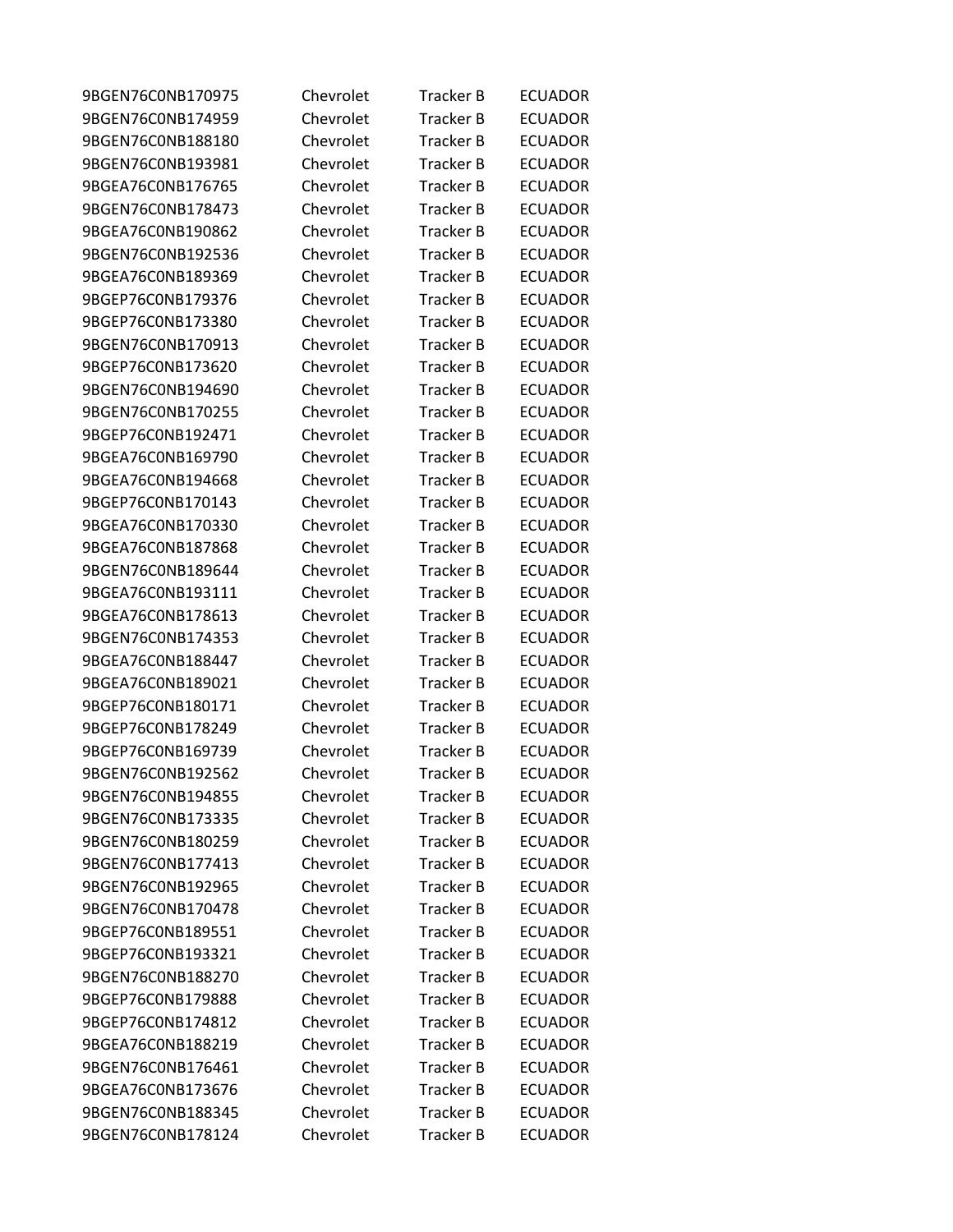| 9BGEP76C0NB177427 | Chevrolet | Tracker B        | <b>ECUADOR</b> |
|-------------------|-----------|------------------|----------------|
| 9BGEN76C0NB193607 | Chevrolet | <b>Tracker B</b> | <b>ECUADOR</b> |
| 9BGEA76C0NB187577 | Chevrolet | <b>Tracker B</b> | <b>ECUADOR</b> |
| 9BGEP76C0NB194821 | Chevrolet | <b>Tracker B</b> | <b>ECUADOR</b> |
| 9BGEA76C0NB174456 | Chevrolet | Tracker B        | <b>ECUADOR</b> |
| 9BGEN76C0NB174942 | Chevrolet | <b>Tracker B</b> | <b>ECUADOR</b> |
| 9BGEA76C0NB176778 | Chevrolet | <b>Tracker B</b> | <b>ECUADOR</b> |
| 9BGEN76C0NB194349 | Chevrolet | <b>Tracker B</b> | <b>ECUADOR</b> |
| 9BGEN76C0NB191127 | Chevrolet | <b>Tracker B</b> | <b>ECUADOR</b> |
| 9BGEN76C0NB173311 | Chevrolet | Tracker B        | <b>ECUADOR</b> |
| 9BGEA76C0NB176656 | Chevrolet | <b>Tracker B</b> | <b>ECUADOR</b> |
| 9BGEA76C0NB174390 | Chevrolet | Tracker B        | <b>ECUADOR</b> |
| 9BGEN76C0NB194559 | Chevrolet | <b>Tracker B</b> | <b>ECUADOR</b> |
| 9BGEN76C0NB190392 | Chevrolet | <b>Tracker B</b> | <b>ECUADOR</b> |
| 9BGEN76C0NB193827 | Chevrolet | Tracker B        | <b>ECUADOR</b> |
| 9BGEN76C0NB189121 | Chevrolet | <b>Tracker B</b> | <b>ECUADOR</b> |
| 9BGEN76C0NB193489 | Chevrolet | Tracker B        | <b>ECUADOR</b> |
| 9BGEP76C0NB188029 | Chevrolet | <b>Tracker B</b> | <b>ECUADOR</b> |
| 9BGEN76C0NB189565 | Chevrolet | Tracker B        | <b>ECUADOR</b> |
| 9BGEP76C0NB169961 | Chevrolet | <b>Tracker B</b> | <b>ECUADOR</b> |
| 9BGEA76C0NB188906 | Chevrolet | <b>Tracker B</b> | <b>ECUADOR</b> |
| 9BGEN76C0NB193307 | Chevrolet | Tracker B        | <b>ECUADOR</b> |
| 9BGEN76C0NB179710 | Chevrolet | <b>Tracker B</b> | <b>ECUADOR</b> |
| 9BGEN76C0NB170979 | Chevrolet | Tracker B        | <b>ECUADOR</b> |
| 9BGEP76C0NB177078 | Chevrolet | <b>Tracker B</b> | <b>ECUADOR</b> |
| 9BGEP76C0NB177508 | Chevrolet | <b>Tracker B</b> | <b>ECUADOR</b> |
| 9BGEN76C0NB187109 | Chevrolet | <b>Tracker B</b> | <b>ECUADOR</b> |
| 9BGEA76C0NB187770 | Chevrolet | <b>Tracker B</b> | <b>ECUADOR</b> |
| 9BGEP76C0NB192079 | Chevrolet | Tracker B        | <b>ECUADOR</b> |
| 9BGEN76C0NB179336 | Chevrolet | <b>Tracker B</b> | <b>ECUADOR</b> |
| 9BGEP76C0NB179669 | Chevrolet | Tracker B        | <b>ECUADOR</b> |
| 9BGEN76C0NB194685 | Chevrolet | Tracker B        | <b>ECUADOR</b> |
| 9BGEA76C0NB175732 | Chevrolet | <b>Tracker B</b> | <b>ECUADOR</b> |
| 9BGEP76C0NB189928 | Chevrolet | Tracker B        | <b>ECUADOR</b> |
| 9BGEP76C0NB170125 | Chevrolet | <b>Tracker B</b> | <b>ECUADOR</b> |
| 9BGEP76C0NB176941 | Chevrolet | <b>Tracker B</b> | <b>ECUADOR</b> |
| 9BGEN76C0NB178265 | Chevrolet | <b>Tracker B</b> | <b>ECUADOR</b> |
| 9BGEP76C0NB173934 | Chevrolet | Tracker B        | <b>ECUADOR</b> |
| 9BGEP76C0NB173245 | Chevrolet | <b>Tracker B</b> | <b>ECUADOR</b> |
| 9BGEA76C0NB170003 | Chevrolet | <b>Tracker B</b> | <b>ECUADOR</b> |
| 9BGEA76C0NB187394 | Chevrolet | Tracker B        | <b>ECUADOR</b> |
| 9BGEP76C0NB187424 | Chevrolet | <b>Tracker B</b> | <b>ECUADOR</b> |
| 9BGEA76C0NB189863 | Chevrolet | <b>Tracker B</b> | <b>ECUADOR</b> |
| 9BGEP76C0NB176718 | Chevrolet | <b>Tracker B</b> | <b>ECUADOR</b> |
| 9BGEN76C0NB180468 | Chevrolet | Tracker B        | <b>ECUADOR</b> |
| 9BGEA76C0NB178274 | Chevrolet | Tracker B        | <b>ECUADOR</b> |
| 9BGEP76C0NB169931 | Chevrolet | Tracker B        | <b>ECUADOR</b> |